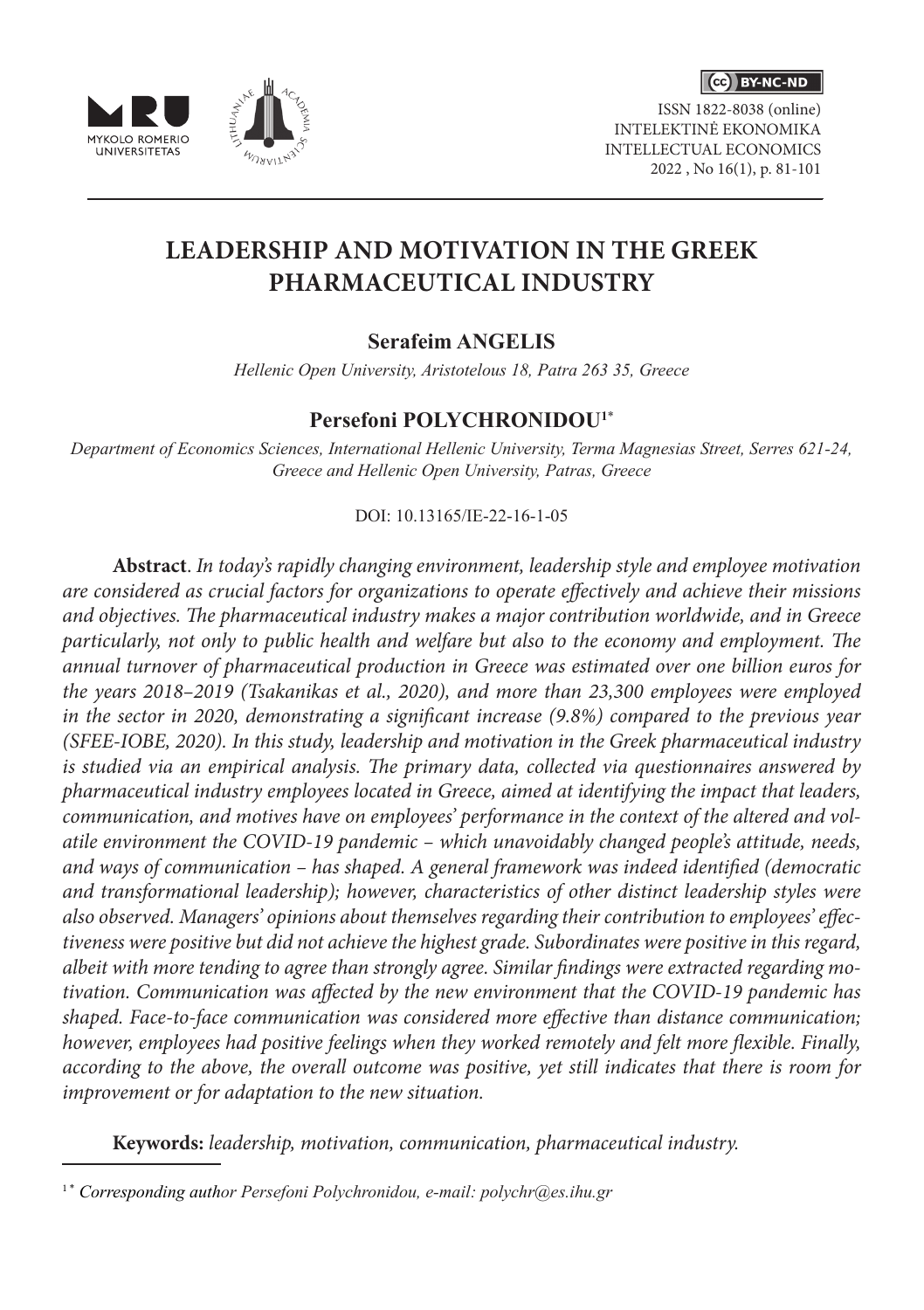**JEL Classification:** *M12; O32; L65.*

#### **1. Introduction**

There is no one particular leadership style or method that leads to the maximization of employees' performance. Different leadership styles and different leaders' skills have a different impact on (different) employees' performance. Motives and incentives shall be provided to employees to develop and maximize their performance so that they can consequently effectively serve their organizations' targets. However, what motivates one employee may not motivate another, and vice versa. Communication, the "lifeblood of an organization" (Mihiotis, 2005), is highly connected to leadership and effective performance. As pharmaceutical companies are divided into sectors (quality assurance and control, manufacturing, supply chain, technical operations etc.), clear and effective communication between teams and departments can maximize teams' cross-functional performance. The current study was conducted during the COVID-19 pandemic which, over the last two years, has rapidly changed economies, the working environment, people's attitudes, needs, and perceptions, as well as ways of communication. Thus, the new environment that is formed is expected to lead to more or different conclusions regarding leadership and communication, motivation, engagement, and people's commitment and satisfaction.

The pharmaceutical industry is crucial for public health. This was again underlined recently by the contribution of the sector in the worldwide effort to deal with the COVID-19 pandemic. According to the WHO (2021), as of 6:21pm CET, 26 November 2021, 259,502,031 confirmed cases of COVID-19 had been reported to the organization, including 5,183,003 deaths. As of 24 November 2021, 7,702,859,718 vaccine doses had been administered. Vaccines in general are critical for the prevention and control of infectious disease outbreaks, but they are not the only necessary tool. Consider also what the impact of shortages in drugs that cure, prevent, or control diseases such as asthma, diabetes, Hepatitis, and HIV would be, or consider the contribution of the research and development departments of the big pharmaceutical companies that are focusing on the development of drugs curing cancer. The pharmaceutical industry makes a major contribution worldwide not only to public health and welfare but also to the economy. In 2017, the global pharmaceutical market was valued at 1,135 billion U.S. dollars (Mikulic, 2021).

According to recent research from the Foundation for Economic & Industrial Research (Tsakanikas et al., 2020), pharmaceutical production in Greece was estimated at over one billion euros in recent years. According to SFEE-IOBE (2020), the Gross Value Added (GVA) of the domestic pharmaceutical sector was estimated at  $\epsilon$ 1.2 billion in 2019, amounting to a share of 6.6% of the total manufacturing sector. The number of employees in the industry is consequently high and continuously increasing, having reaching 23,300 (SFEE-IOBE, 2020). The extremely complicated process of leadership and motivation becomes even more challenging if we consider the complicated organizational structure of the industry. A pharmaceutical company in Greece, and worldwide of course, consists of several different departments which need to effectively collaborate and communicate, such as human resources, warehouses, supply chain/planning, production/manufacturing, packaging, quality control, research and development, technical operations, regulatory affairs, pharmacovigilance, etc.

The aim of this study is to identify – through the evaluation of primary data – the impact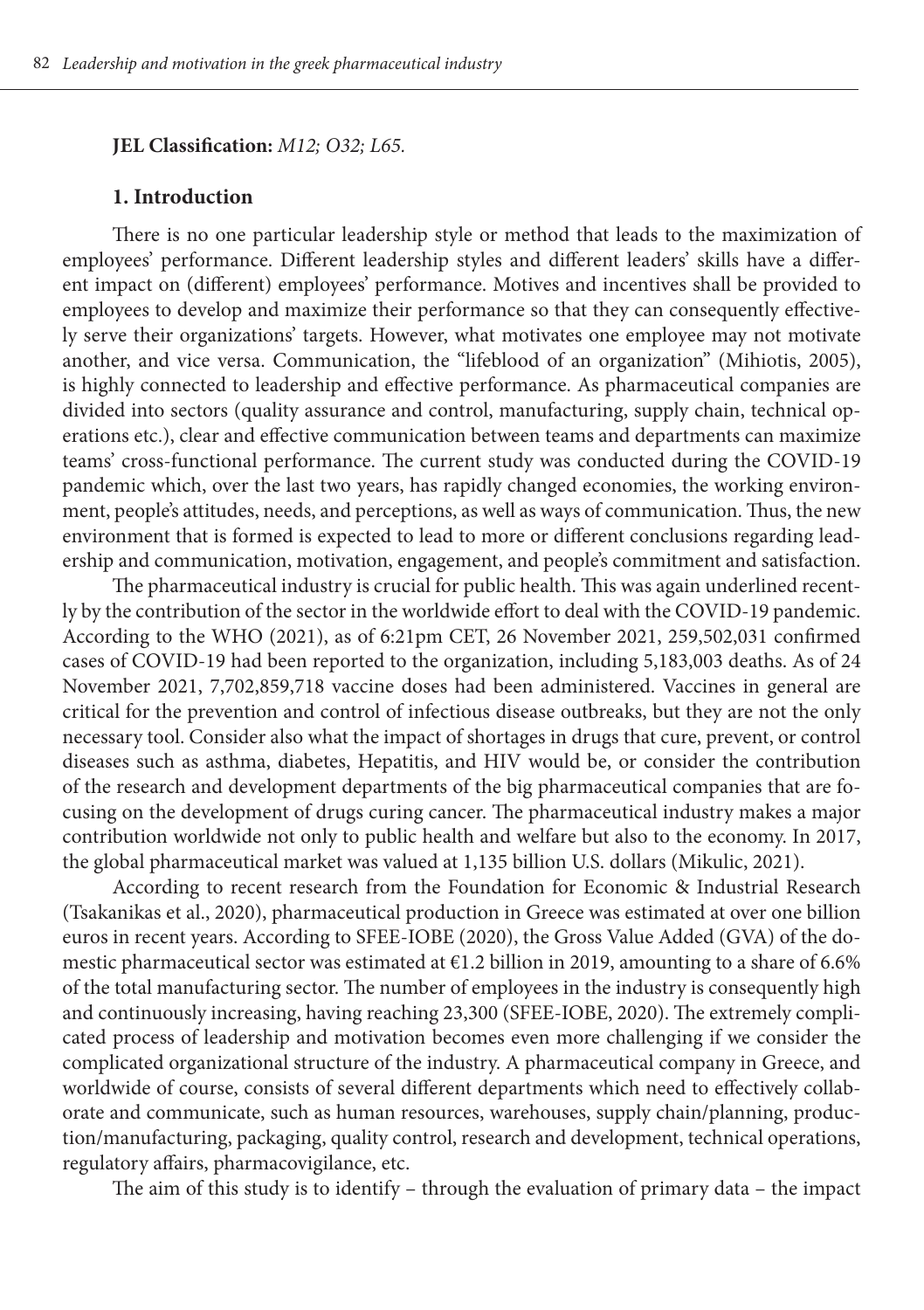that leaders, motives, and incentives have on employees' performance. In this, it is significantly important at present to take into account the fact that the altered environment unavoidably changes peoples' attitudes, needs, and ways of communication. The significant importance of both leadership and management in the Greek pharmaceutical industry, as well as the altered environment that is formed, make this study and its conclusions even more significant and valuable.

 A literature review, presented in the second section, reveals a huge number of theories, surveys, and questionnaires regarding both leadership and motivation. There is a significant difference, though, between these previous studies and the current undertaking: the environment, as the current study was conducted during the COVID-19 pandemic, which has irrevocably shaped new attitudes, feelings, and working environments (i.e. remote working), all of which underline the significance of this work. The methodology of the current study is described in the third section, and in the subsequent sections the statistical analysis and the results are presented. In the last section, the results and the conclusions are presented.

#### **2. Literature review**

"Leadership is one of the most observed and least understood phenomena on earth" (Stogdill, 1974). Because of the high complexity of leadership, several theories have developed over time. In truth, the high complexity of identification and understanding is key for acknowledging and developing new theories. According to Uhl-Bien, Marion, and McKelvey (2007), "much of leadership thinking has failed to recognize that leadership is not merely the influential act of an individual or individuals but rather is embedded in a complex interplay of numerous interacting forces"

The first researchers referred to the "great man": a hero, a born leader, and exclusively male. Such theories are now considered obsolete. The early "trait and skill theory" (Stogdill, 1948) tried to provide the tools to identify "born" leaders. Later, Stogdill (1974) again, Bass (1981), and other researchers tried to improve these tools, succeeding in connecting some traits to leaders (Bass, 1990; Kirkpatrick & Locke, 1991; Kouzes & Posner, 1990), but still providing minimal value as the majority of these traits cannot be learned. In contradiction to early trait theories, leadership is not only about strengths and skills but is also highly connected to behavior. Behavioral theory indicates that leadership can be taught and further developed, and behavioral theories were mainly studied by two universities: Ohio State University (Fleishman, 1953; Halpin & Winer, 1955) and Michigan University (Katz et al., 1951). The conclusions of these two universities were similar and, although criticized, they provide tools (questionnaires) and descriptions of leadership behavior. Similar conclusions were extracted by Blake and Mouton (1964) who, based on the Ohio and Michigan studies, issued a managerial grid focusing again on two dimensions: people and production. Finally, Bowers and Seashore (1966) summarized the Michigan research, also taking into consideration the Ohio research, concluding with the delimitation of four leadership dimensions: support, interaction facilitation, goal emphasis, and work facilitation.

Rensis Likert (1961, 1967) made a significant contribution to leadership and motivation theories by developing "Likert System Management," a continuum from authoritative to participative that demarcates four leadership classifications: the exploitive authoritative; the benevolent authoritative; the consultive; and the participative team. Similar findings and conclusions were reached by House (1971), who, in his Path-Goal theory, identified that a leader can be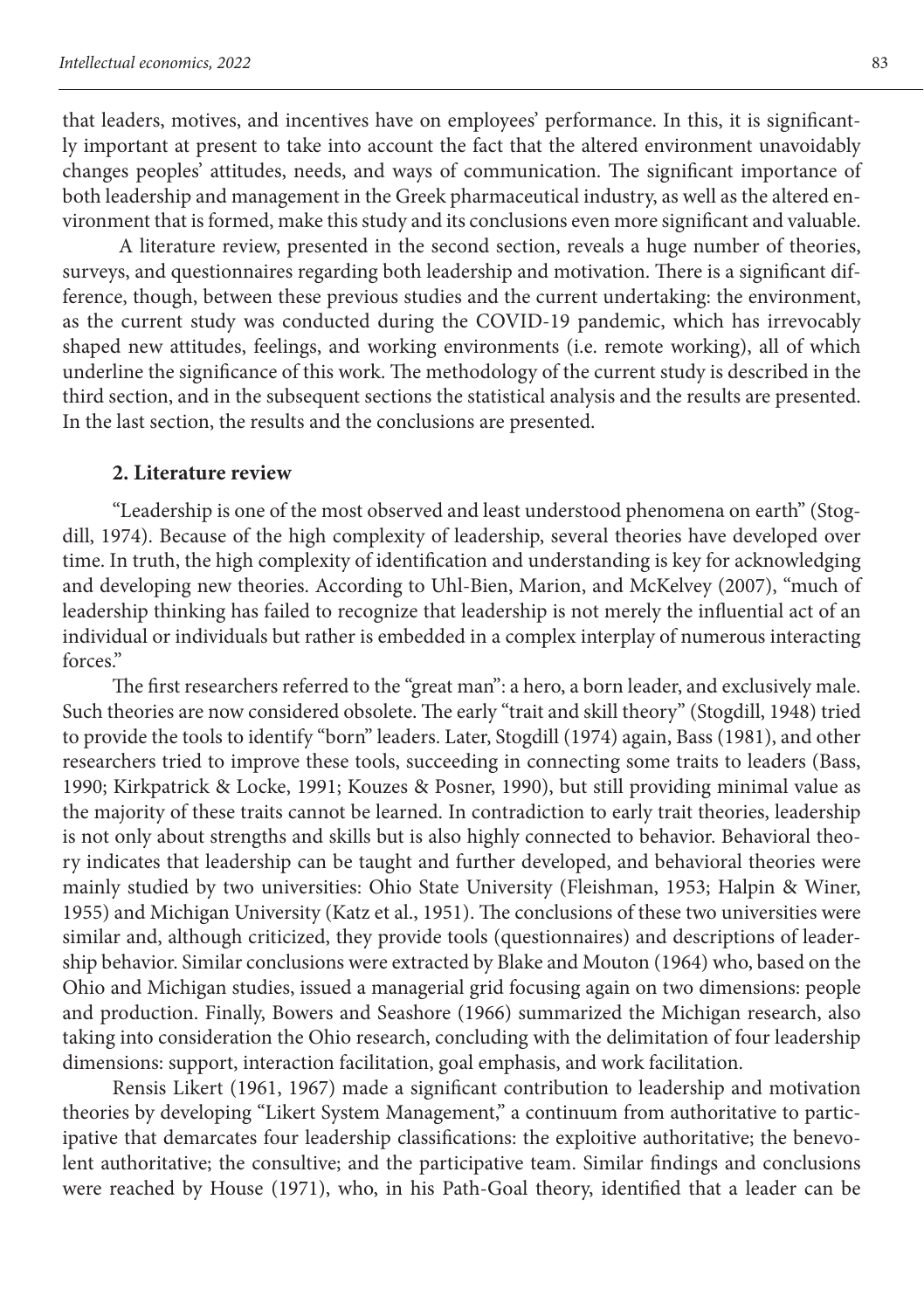defined as supportive, participative, achievement-oriented, or directive, according to their behavior. Some years later, Bolman and Deal (1984, 1991) suggested that a leader should consider the organization's challenges and their team's attitude and then decide which of the four frames (structural, human resource, political, or symbolic) fits, considering the situational model (first issued by Hersey, Blanchard & Natemeyer, 1979) which is highly connected to follower maturity level. Therefore, a leader can be directive or supportive, participative or achievement-oriented, depending on the situation and considering follower maturity levels (Daft, 2015).

The most recent theories focus on influence and the relational process. Influence is considered crucial to effective leadership (Yukl, 1999). Effective influence can lead to commitment and engagement, whereas ineffective influence can lead to resistance among followers. Relational theories resulted in "servant" (Greanleaf, 1973), transactional (Burns, 1978), and transformational (Bass, 1985) leadership theories, and the idea that a leader that influences subordinates shall be a charismatic leader that articulates a vision. A significant outcome of Burns' study (1978) was the development of the "MLQ" questionnaire (Yukl, 2013), which helped researchers to measure the transformational impact a leader has or to describe this leader.

A successful leader should influence subordinates; as a consequence, leadership is highly affected by and dependent on followership. An interesting categorization of followership was produced by Daft (2010), indicating five followership styles: the alienated; the conformist; the pragmatic; the passive; and the effective follower. As we are talking about influence and the interaction between the leader and the follower, effective communication is a mandatory requirement. The communication process is also a very complicated process, including not only content – the spoken or written words, or the symbols a message includes – but also context and paralanguage, including body language, hand gestures, etc. There are too many barriers to effective communication: environment; bias; smothering; emotions; non-verbal communication; culture; etc. There could perhaps be even more, considering the altered environment shaped by the COVID-19 pandemic, which has affected communication channels, non-verbal communication, and also emotional states. Therefore, an effective leader needs to possess special skills such as active listening, emotional intelligence (further analyzed to include self- and social-awareness, self-management, and relationship management according to Coleman and Boyatzis, 2017), and empathy.

An effective leader shall influence subordinates and have strong communication skills, but there is one more crucial factor: motivation. In leadership, several motivational theories have been developed by many researchers, starting with Frederick W. Taylor (1856–1915), who, according to Daft (2010), developed, among others, the "science of bricklaying" (Taylor, 1911): the breaking down of work cycles and production processes into simple elements ("Walk-rest, walkrest," Taylor, 1911) in order to eliminate losses and standardize the process. Some years later, Mayo (1933), in his experiment at the Western Electric Company's Hawthorne plant in Chicago, caused a shift in supervisory style and human relations, believing that this science was the most crucial factor for increased performance and productivity (Daft, 2010).

As human beings are at the center of this discussion, human needs shall be considered as well. Abraham Maslow, a practicing psychologist, continued on the same path as Mayo. After observing that his patients' problems were mostly derived from their inability to satisfy their needs, he worked from a human resources perspective and proposed his widely known hierarchical relationship of needs, categorizing needs by level of importance and concluding with "Maslow's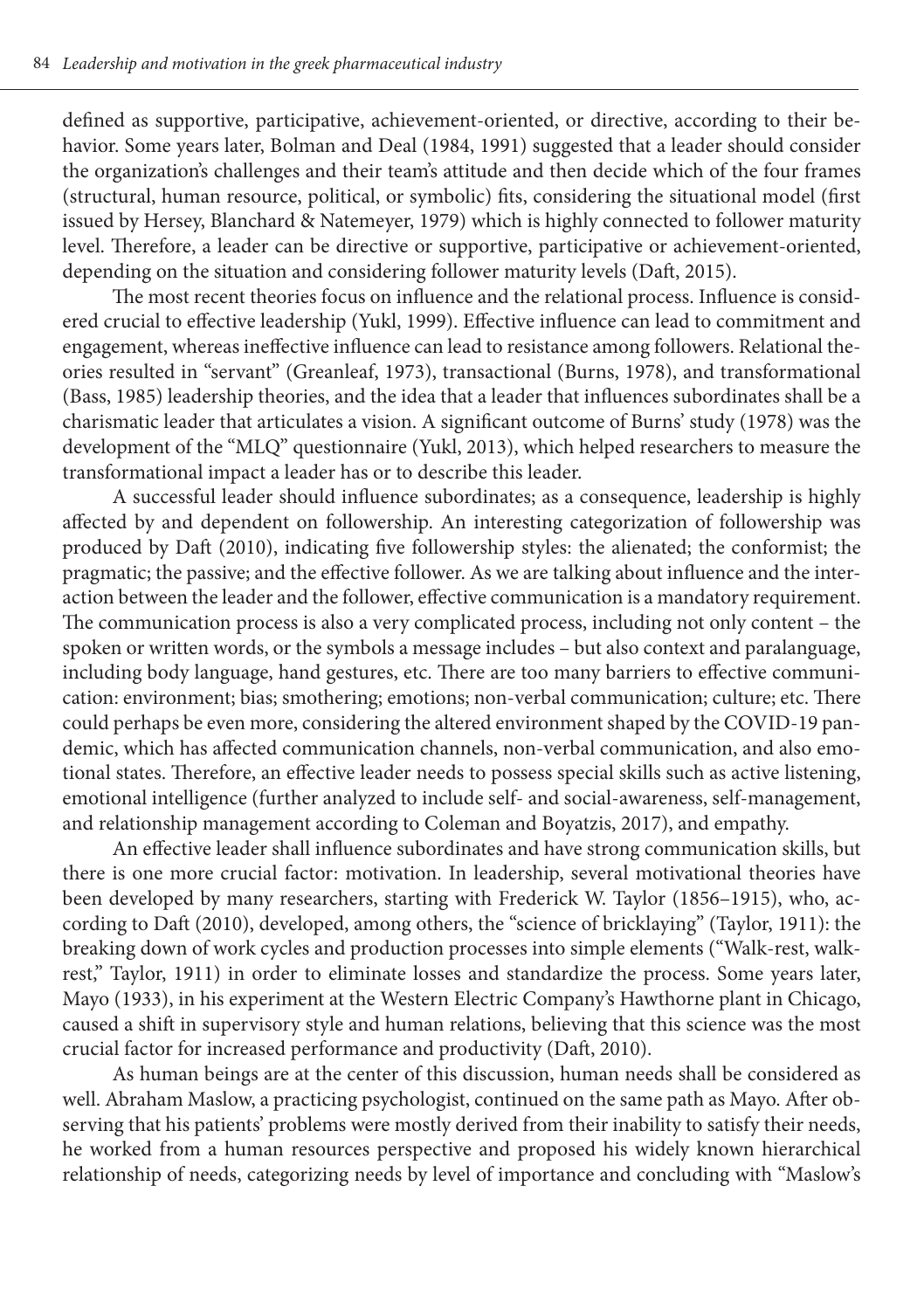pyramid." In the same direction, another psychologist, Frederick Herzberg (1923–2000), studied the aspects that cause satisfaction or dissatisfaction in employees' working environments, concluding, according to Daft (2010), with two factors: hygiene and motivators. Based on Maslow's study, McGregor (1961) categorized employees into two categories according to his Theory X and Theory Y.

Finally, McClelland (1985) identified three different areas of motivational needs: motivation by the need for power; by the need for affiliation; and by the need of achievement. These different areas of motivational needs explain why there is not one unique motivational "tool" for employees, as what motivates one employee may demotivate another, and vice versa. In the motivation area, intrinsic and extrinsic rewards are tools that are now widely used to motivate employees via their personal need for accomplishment or for those motivated by leadership awards, respectively. Empowerment, engagement, and job satisfaction, areas on which human resource management focuses, are considered as crucial factors for the development of employees and consequently for their effective contribution to the accomplishment of organizations' targets.

Leadership has developed throughout time: from the "great man" theory, to the relational and influence theories, and then to the theory of the transformational and visionary leader – a leader who, through their behavior, encourages openness in sharing information required for decision making, at the same time accepting the opinions and ideas of their followers, or a leader that influences their followers and articulates a vision. As identified, leadership is not static but dynamic. As a consequence, leadership is still developing, or, more correctly, adapting; adapting to the situation, the environment, and considering several factors. Thus, new theories are developed. According to some theories, the development of transformational leadership shaped, or resulted in, authentic leadership (Michie & Gooty, 2005). Luthans and Avolio (2003) defined authentic leadership as "a process that draws from both positive psychological capacities and a highly developed organizational context, which results in both greater self-awareness and self-regulated positive behaviors on the part of leaders and associates, fostering positive self-development." Self-awareness refers to the individual's understanding of their own strengths and weaknesses, and is the key factor for self-development. In the same field, models of leadership cognition have recently been developed. Lord and Hall (2005) issued a leadership development model focusing on the cognitive abilities of the leader: skills-task; emotional; social; meta-monitoring; and value orientation. Mumford et al. (2007) focused on the interactions that occur between employees.

Multinational companies and remote working are relatively new phenomena. This newly shaped environment also brings new concepts, such as virtual or e-leadership, into a diverse environment where the leader must communicate, supervise, and lead people from different departments and countries using communication platforms (Avolio et al., 2001; Weisband, 2008) while experiencing a high risk of ineffective communication due to the loss of face-to-face contact. According to Balthazard et al. (2008), group members in face-to-face teams are more cohesive in general, more accepting of a group's decisions, and exhibit a greater amount of synergy and interaction than virtual teams. This kind of leadership demands higher effort – or a different approach – and new practices to: establish (and maintain) trust through remote communication channels; ensure that diversity is understood and appreciated; effectively manage virtual worklife cycles; monitor team progress using technology; enhance visibility of virtual members within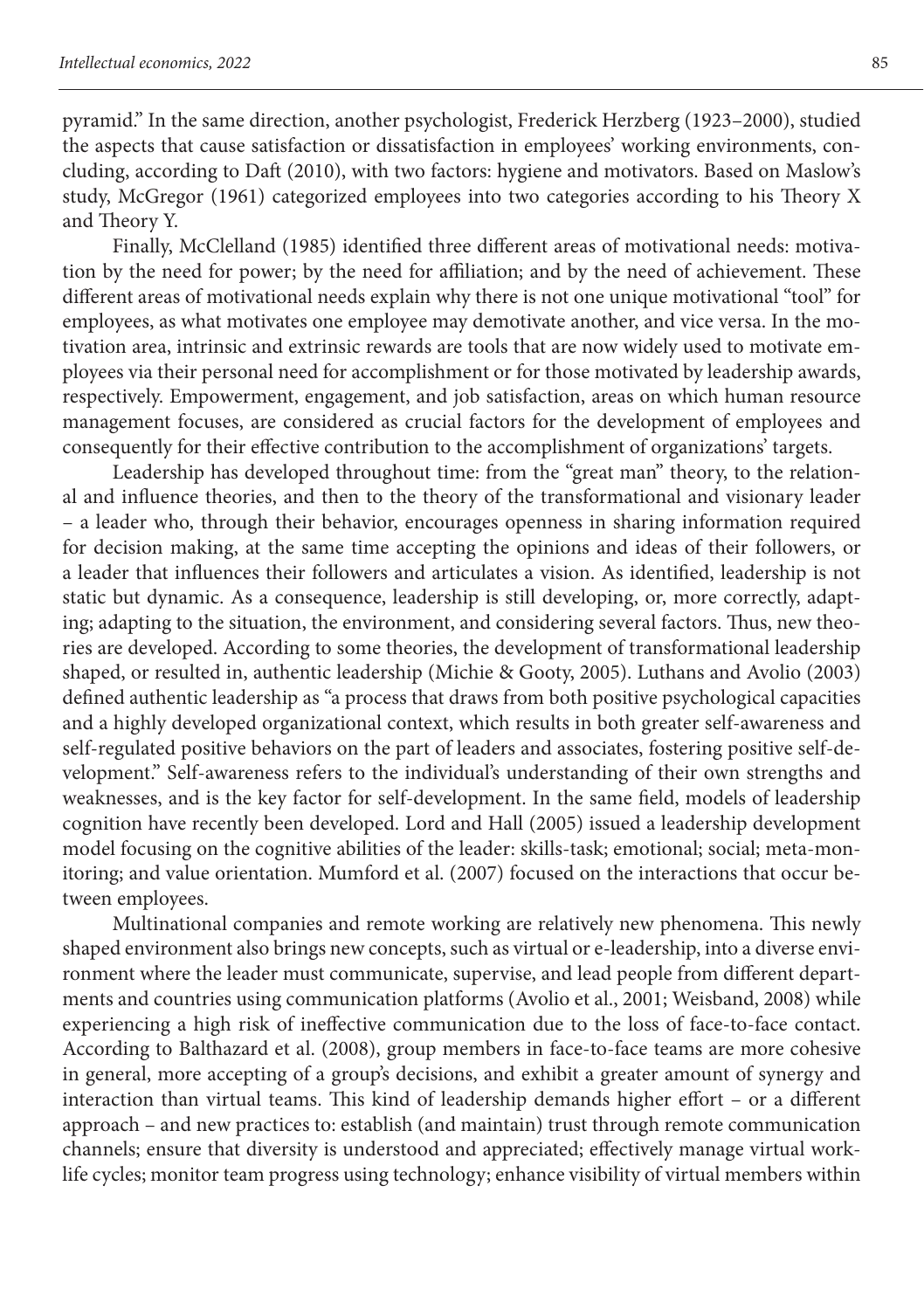the team and outside the organization; and let individual team members benefit from the team (Malhotra et al., 2007).

#### **3. Methodology**

After the theoretical study of leadership and motivation, a questionnaire was developed considering the literature and targeting pharmaceutical industries located in Greece. The questionnaire included demographics and the areas under study. Specifically, nine questions referred to demographics, twenty to leadership style-oriented questions (equally distributed between democratic, authoritative, transformational, and laissez-faire leadership), and one to the definition of the impact of leadership on subordinates' performance. For the transformational-oriented questions specifically, sample items were based on MLQ (5X) (Bass & Riggio, 2006, p. 29), while for the other three styles, questions were created considering the style characteristics described in the literature. Twelve questions were relevant to motives and incentives covering Maslow's basic needs (or hygiene needs according to Herzberg, 1959) and the impact on employees (intrinsic and extrinsic motivation, development, empowerment, and job satisfaction), and one to the definition of the impact of the provided motives on subordinates' performance. Finally, ten questions were relevant to communication and its frequency, the environment, emotions, communication channels, and verbal communication, as these factors are considered crucial for the effectiveness of communication on the one hand, but are considered to be under risk because of the COVID-19 pandemic. Regarding demographics, the participants answered specific questions regarding their birthplace and hometown, gender, age, level of education, years of experience, activity sector and type, as well as the extent to which they were working remotely. For all other questions, apart from two relevant to communication frequency, multiple choice questions were developed using a (Likert) scale from 1–5 (where 1 is *strongly disagree*, 2 – *disagree*, 3 – *neutral*, 4 – *agree*, 5 – *strongly agree*) as is used successfully in many similar surveys.

The questionnaire was active 13–25 December 2021, and the data were collected and stored on the Google Forms platform. For the distribution of the questionnaires, social network platforms (Facebook messenger, Viber, LinkedIn, Instagram) were used. The only criterion for the selection of the population that participated in the questionnaire was employees working in pharmaceutical industries located in Greece, with no other discrimination. The scope was to collect as many participants as possible. Therefore, the sample is considered random, collecting data from social media from employees working in several different departments in pharmaceutical companies of all sizes. The total population, according to previous year data (SFEE-IOBE, 2021), was 23,300. The sample under evaluation was 259 employees. Thus, the portion of the population in the sample was over 1%.

Data collected from 259 employees from more than 10 pharmaceutical industries located in Greece were evaluated. The software used was Microsoft Excel for Mac, version 16.16.27, as well as IBM SPSS Statistics v. 27. The statistical methods used were descriptive statistics, hypothesis testing, and ANOVA, after verifying homogeneity of variance and assuming randomness and normality, as the sample was large enough (Berenson et al., 2020, p. 291). The results were confirmed with non-parametric tests (Wilcoxon, Kruskal–Wallis and Mann–Whitney for the post hock tests) after Kolmogorov-Smirnov normality evaluation. Chi-square analysis was also performed for the independency test of variables.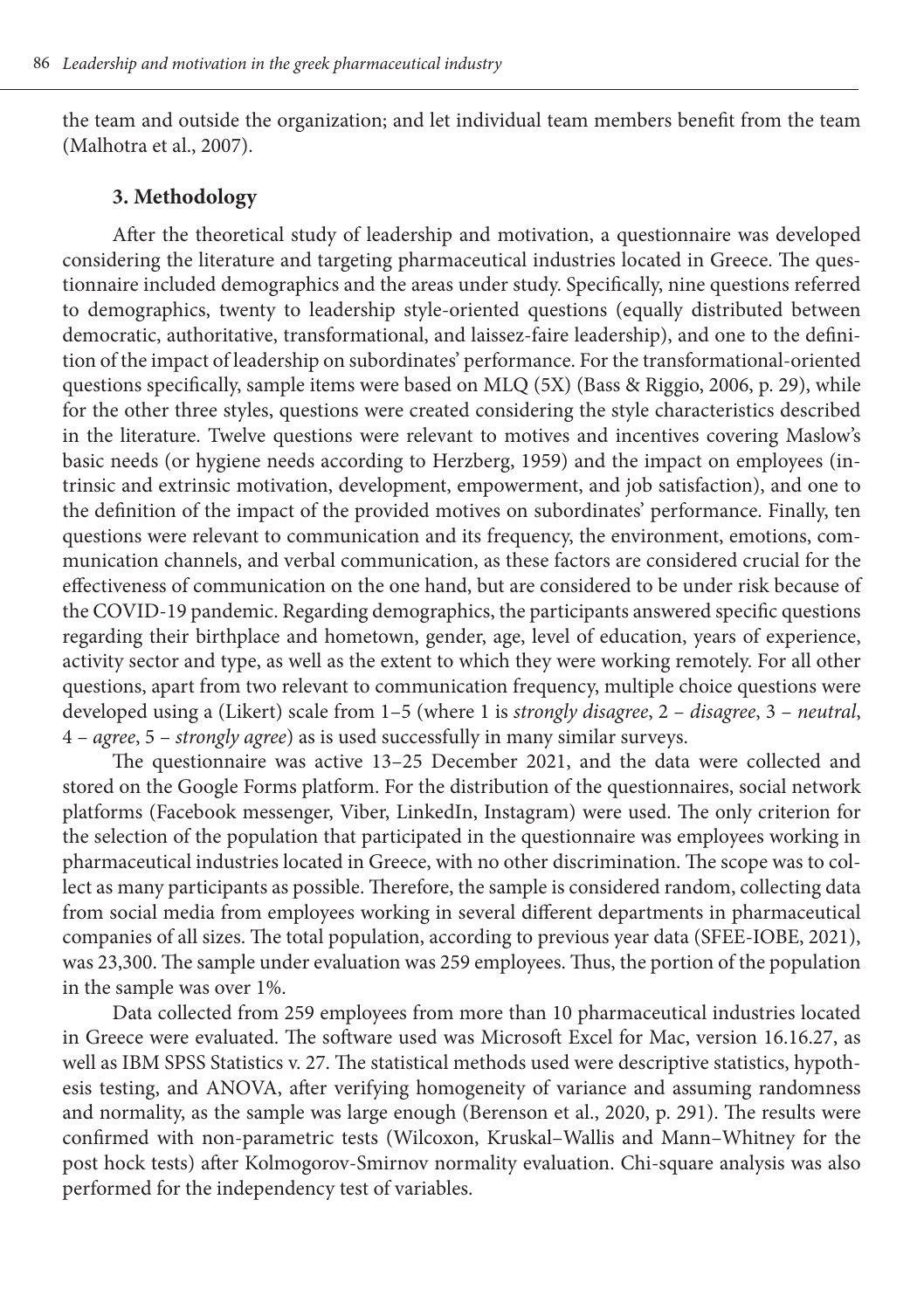#### **4. Results**

The descriptive statistics of the demographic questions are depicted below and tabulated in Table 1. The sample of 259 respondents consisted of 134 females, 123 males, and two participants who did not declare their gender, and the majority (54.4%) belonged to the 30–39 age group. It is widely known that the education level in the Greek pharmaceutical industry is high: more than half of respondents possessed a master's degree (55.6%), while 9.7% possessed a PhD. Almost four out of five (78%) of the respondents were born in the Attica region, and almost all respondents (96.5%) lived in the Attica region, as most of the pharmaceutical companies are located there. The high complexity and the multiple-department structure of the pharmaceutical industry is also depicted in the survey results, as the responders worked in many different departments. The sample was almost equally distributed between managers and subordinates. Finally, most of the respondents (64.5%) never worked from home, and the rest (35.5%) had worked from home to some extent since the COVID-19 pandemic shaped a new working environment.

| Demographic        | Variable                | Frequency      | Percentage |
|--------------------|-------------------------|----------------|------------|
| Place of birth     | A European country      | 3              | 1.2        |
|                    | A non-European country  | $\overline{4}$ | 1.5        |
|                    | Attica, Greece          | 202            | 78.0       |
|                    | Other area in Greece    | 50             | 19.3       |
| Place of residence | A European country      | 5              | 1.9        |
|                    | A non-European country  | 1              | 0.4        |
|                    | Attica, Greece          | 250            | 96.5       |
|                    | Other area in Greece    | 3              | 1.2        |
| Gender             | Female                  | 134            | 51.7       |
|                    | Male                    | 123            | 47.5       |
|                    | Neither female nor male | 2              | 0.8        |
| Age                | 18-29 years old         | 29             | 11.2       |
|                    | 30-39 years old         | 141            | 54.4       |
|                    | 40-49 years old         | 79             | 30.5       |
|                    | 50-59 years old         | 10             | 3.9        |

**Table 1.** *Demographics*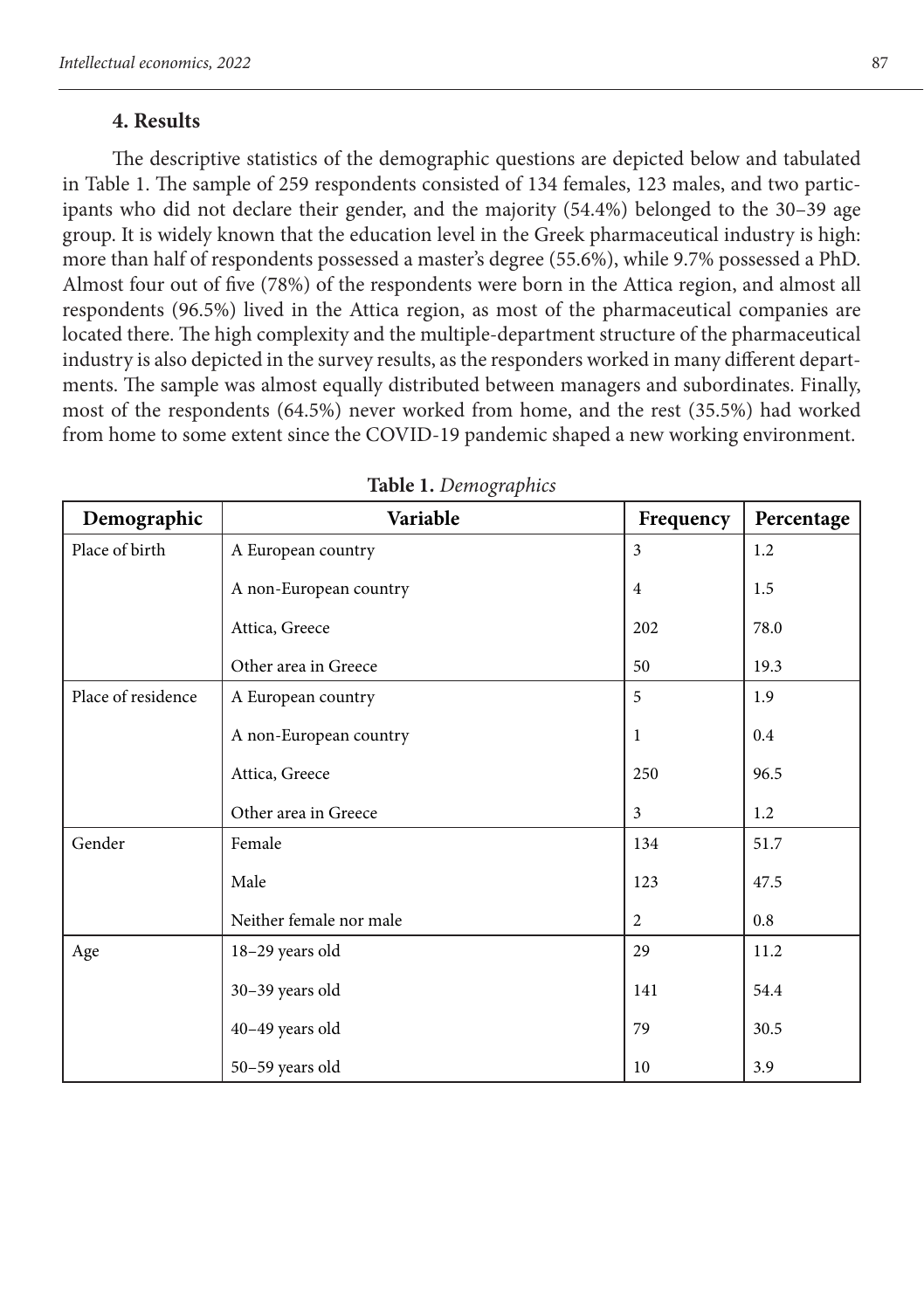| <b>Education</b> level | PhD                                         | 25           | 9.7  |
|------------------------|---------------------------------------------|--------------|------|
|                        | Master's                                    | 144          | 55.6 |
|                        | University degree                           | 37           | 14.3 |
|                        | Technological institute degree              | 27           | 10.4 |
|                        | Technical education degree                  | 13           | 5.0  |
|                        | Secondary education                         | 11           | 4.2  |
|                        | Primary education                           | $\mathbf{1}$ | 0.4  |
|                        | Other                                       | $\mathbf{1}$ | 0.4  |
| Work experience        | $0-2$ years                                 | 21           | 8.1  |
|                        | 3-5 years                                   | 58           | 22.4 |
|                        | $6-10$ years                                | 75           | 29.0 |
|                        | More than 10 years                          | 97           | 37.5 |
|                        | More than 20 years                          | 8            | 3.1  |
| Department             | Business development                        | 6            | 2.3  |
|                        | Human resources                             | 6            | 2.3  |
|                        | Packaging                                   | 13           | 5.0  |
|                        | Production                                  | 46           | 17.8 |
|                        | Quality assurance                           | 47           | 18.1 |
|                        | Quality control                             | 46           | 17.8 |
|                        | Regulatory affairs                          | 22           | 8.5  |
|                        | R&D                                         | 29           | 11.2 |
|                        | Supply chain                                | 11           | 4.2  |
|                        | Warehouse                                   | $\mathbf{1}$ | 0.4  |
|                        | Other                                       | 32           | 12.4 |
| Role                   | Managerial (supervising $\geq 2$ employees) | 81           | 31.3 |
|                        | Managerial (supervising $\leq 1$ employee   | 43           | 16.6 |
|                        | Non-managerial (being supervised)           | 135          | 52.1 |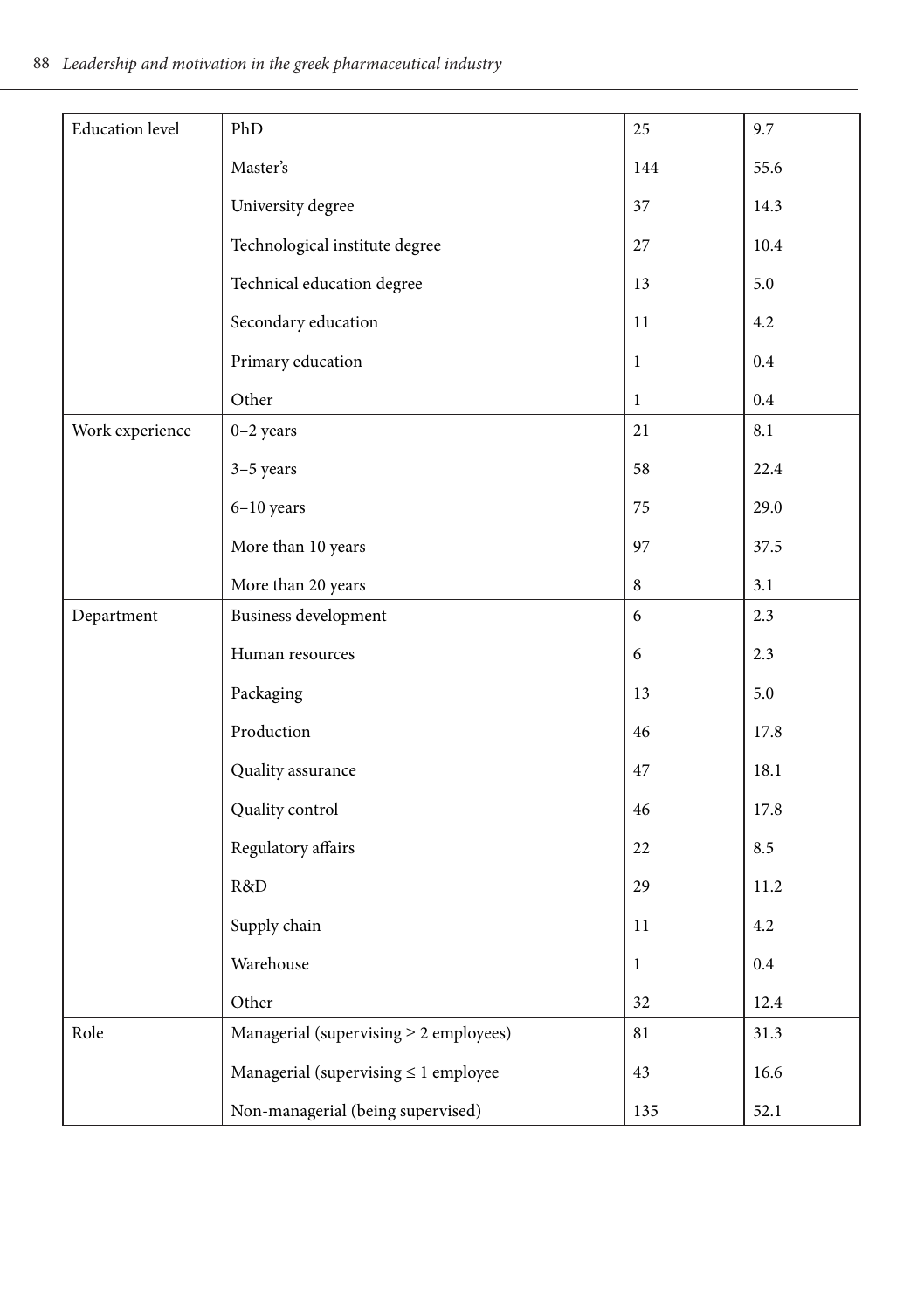| Remote working | Never             | 167 | 64.5 |
|----------------|-------------------|-----|------|
| frequency      | 1-2 days per week | 55  | 21.2 |
|                | 3–4 days per week | 24  | 9.3  |
|                | Always            | 13  | 5.0  |

The summarized results regarding preferred leadership style are depicted in Table 2.

| Role                                              | Democratic | Autocratic | Transforma-<br>tional | Laissez-faire |  |  |
|---------------------------------------------------|------------|------------|-----------------------|---------------|--|--|
| Managerial (supervising $\geq$<br>2 subordinates) | 3.9        | 2.63       | 3.94                  | 2.49          |  |  |
| Managerial (supervising $\leq$<br>1 subordinate)  | 3.83       | 2.62       | 3.87                  | 2.7           |  |  |
| Non-managerial roles                              | 3.81       | 2.73       | 3.51                  | 2.89          |  |  |

**Table 2.** *Preferred leadership style – summary*

It can be concluded that the preferred leadership styles are democratic and transformational; however, characteristics coming from other distinct leadership styles were also observed, confirming the initial observation from the literature study that leadership is dynamic and shaped according to the environment. The perception of the participants regarding the impact of leadership on effectiveness and productivity is depicted in Table 3.

| The attitude of my manager/I as a manager contribute(s) to<br>the increased productivity and effectiveness of subordinates |                                                          |                                                         |                           |  |
|----------------------------------------------------------------------------------------------------------------------------|----------------------------------------------------------|---------------------------------------------------------|---------------------------|--|
|                                                                                                                            | Managerial (super-<br>vising $\geq 2$ subordi-<br>nates) | Managerial (super-<br>vising $\leq 1$ subordi-<br>nate) | Non-mana-<br>gerial roles |  |
| Mean                                                                                                                       | 4.02                                                     | 3.86                                                    | 3.55                      |  |
| <b>SD</b>                                                                                                                  | 0.74                                                     | 0.83                                                    | 1.03                      |  |
| Grand<br>mean                                                                                                              | 3.97                                                     |                                                         | 3.55                      |  |
| Grand SD                                                                                                                   | 0.77                                                     |                                                         | 1.03                      |  |

**Table 3.** *The impact of leadership on productivity and effectiveness*

Managers' opinions about themselves regarding their contribution to employees' effectiveness was positive, but not at the highest grade. Subordinates were also positive, but more tended to agree than strongly agree.

Maslow (1954) is widely known for his "Pyramid of needs". The base of the pyramid consists of physiological and safety needs (hygiene needs, according to Herzberg) – according to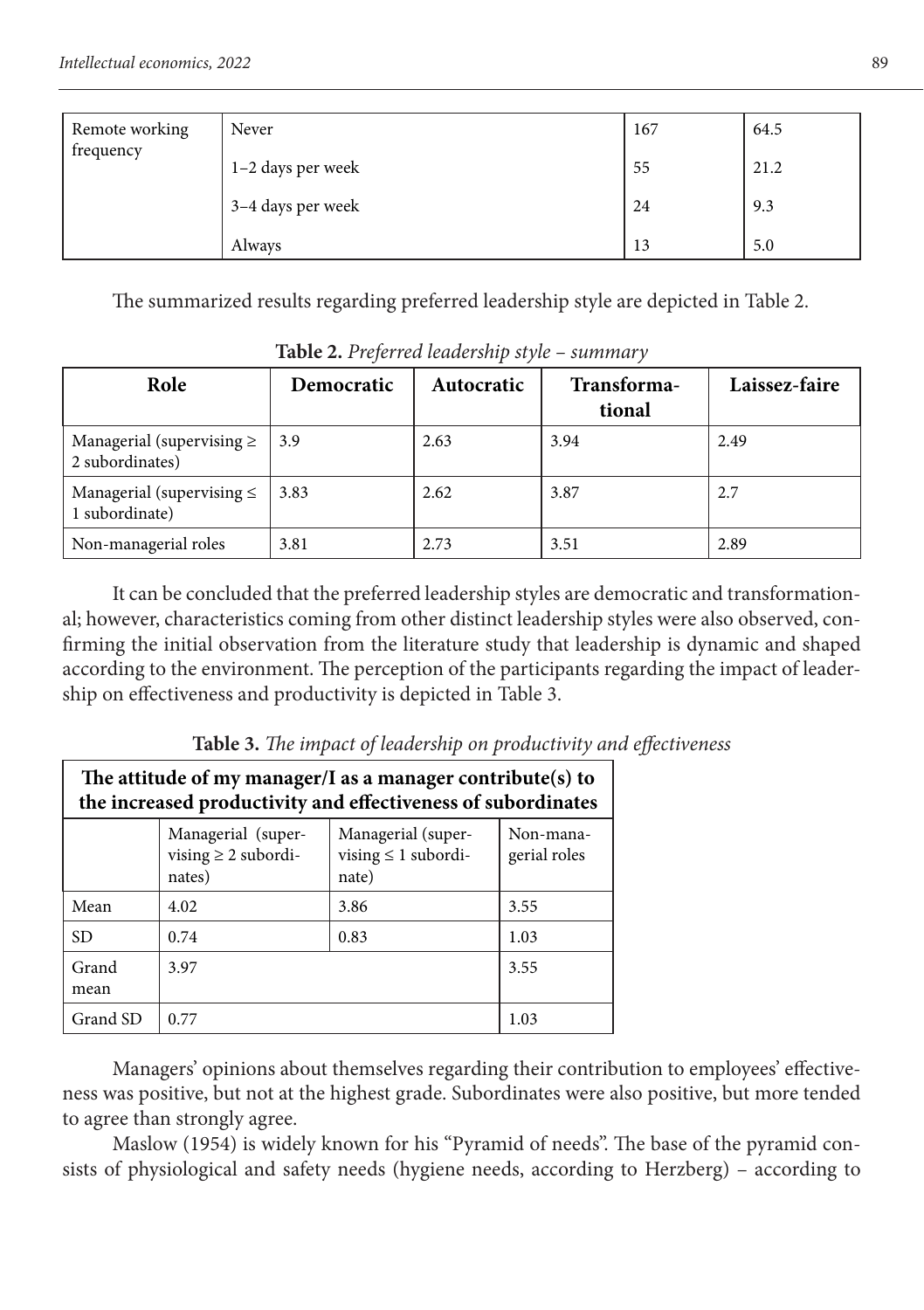Maslow, the first things, the basics, should be covered in order for new needs to be generated. As expected, the majority of the participants, 7 out of 10, believed that their job was safe.

| Role                                                | <b>Job safety</b> | Social &<br>esteem | Self-actualiza-<br>tion |
|-----------------------------------------------------|-------------------|--------------------|-------------------------|
|                                                     |                   |                    | (creativity)            |
| Managerial (supervis-<br>ing $\geq$ 2 subordinates) | 3.78              | 4.01               | 3.73                    |
| Managerial (supervis-<br>$ing \leq 1$ subordinate)  | 3.56              | 3.91               | 3.73                    |
| Non-managerial roles                                | 3.90              | 4.01               | 3.35                    |

| <b>Table 4.</b> Maslow's needs |
|--------------------------------|
|                                |

According to Maslow, after physiological and safety needs, the base of the pyramid, are covered, social and esteem needs shall be covered. Over 80% of respondents felt respected by their colleagues. As observed previously, basic needs (physiological and safety) are covered to a high degree, as are social and esteem needs. Moving up the Maslow pyramid, self-actualization needs seem to be covered for six out of ten employees, with a high percentage of neutrality and employees not attaining self-actualization, something that is depicted in the results of non-managerial roles (see Τable 4).

The rest of the results regarding motivational tools are depicted in Table 5. More specifically, intrinsic motivation, challenging tasks that provide a sense of accomplishment, were provided to seven out of ten employees. The high portion of neutral answers indicates that there is room for improvement. This can be considered as an indicator of the need for more frequent and effective communication, feedback, and target-setting in order for managers first to understand what motivates each individual and then to provide more challenging (but attainable) targets to each subordinate, helping and supporting them in reaching a sense of accomplishment according to their specific internal needs.

Extrinsic motivation seemed to be a controversial issue among our sample, as the answers varied and indicated neutrality. The responses relating to motivation and growth gained by training and development (high-level needs/motivators according to Herzberg, 1959) show that half of the employees believed that they did not receive adequate training that helped them develop, and that there were not many opportunities for development and growth. This is a strange result, as the activities of the pharmaceutical industry are performed according to Working Instructions (WIs) and Standard Operating Procedures (SOPs), with a training system (read and understood, webinars, seminars, workshops) in place for employees' assigned curricula. In general, development is a factor that participants seemed to be skeptical about, and thus leadership should consider the re-evaluation of the training system.

Seven out of ten employees were informed about their company's performance and were encouraged to make decisions. The majority of the employees participating the survey were empowered by being part of the company (informed) and by participating in decision making. Regarding the job satisfaction of Greek pharmaceutical industry personnel, only half of the partic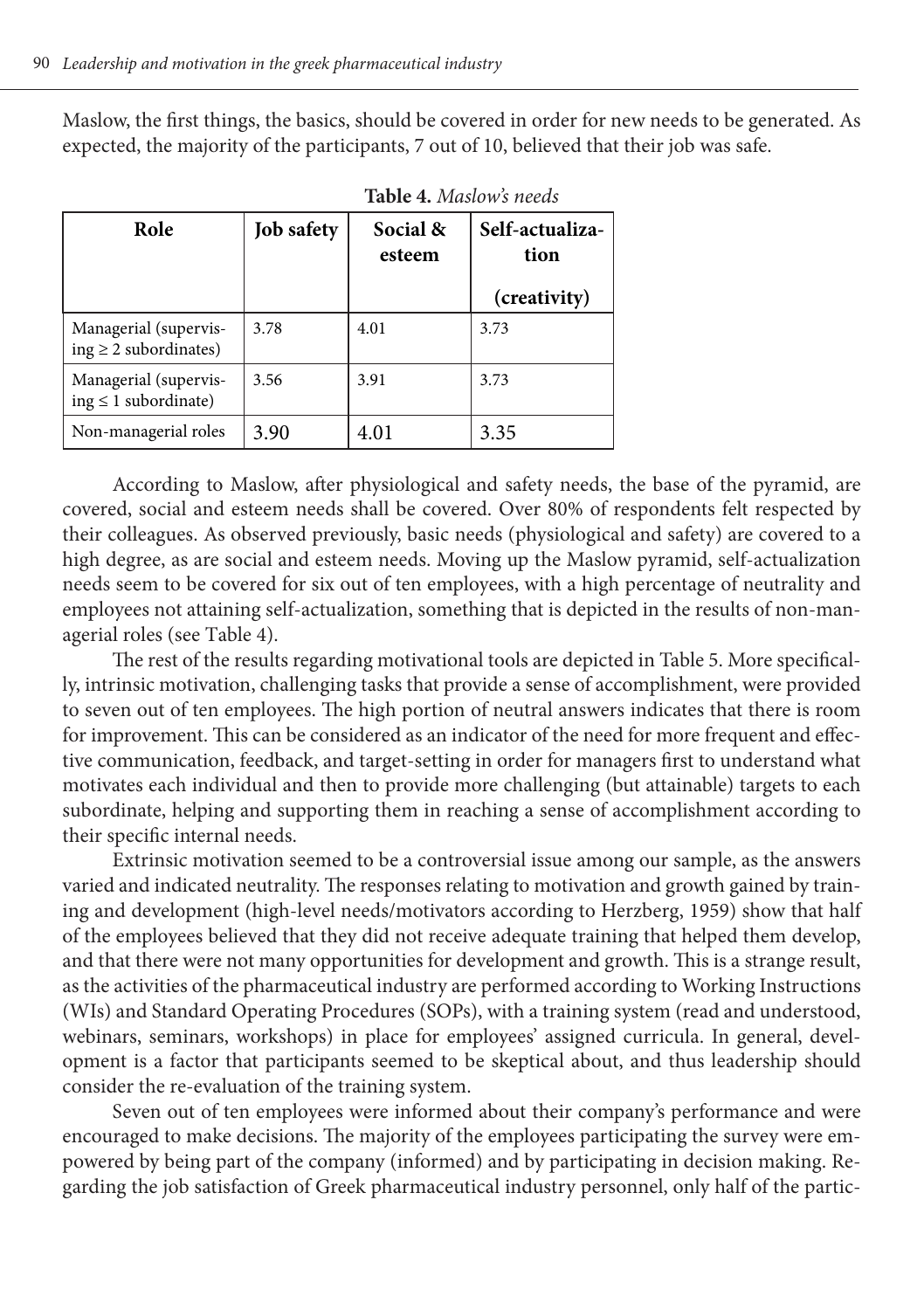ipants clearly stated (agreed or strongly agreed) that their daily routine was interesting and that they did not feel burnt out. This indicates that there is again room for improvement regarding job satisfaction, as moderate or low levels in the long run could affect employees' effectiveness and productivity.

| Role                                                 | In-<br>trin-<br>sic | $Ex-$<br>trin-<br>sic. | De-<br>velop-<br>ment | Empow-<br>erment | <b>Job</b> satis-<br>faction |
|------------------------------------------------------|---------------------|------------------------|-----------------------|------------------|------------------------------|
| Managerial<br>(supervising $\geq$<br>2 subordinates) | 3.94                | 2.96                   | 3.35                  | 3.98             | 3.36                         |
| Managerial<br>(supervising $\leq$<br>1 subordinate)  | 3.88                | 3.42                   | 3.54                  | 3.90             | 3.59                         |
| Non-manageri-<br>al roles                            | 3.57                | 2.96                   | 3.29                  | 3.72             | 3.20                         |

**Table 5.** *Motivation*

Finally, the perception of the participants regarding the impact of the provided motives and incentives on effectiveness and productivity is depicted in Table 6.

| The provided motives and incentives contribute to the in-<br>creased productivity and effectiveness of subordinates |                                                          |                                                         |                           |  |
|---------------------------------------------------------------------------------------------------------------------|----------------------------------------------------------|---------------------------------------------------------|---------------------------|--|
|                                                                                                                     | Managerial (super-<br>vising $\geq 2$ subordi-<br>nates) | Managerial (super-<br>vising $\leq 1$ subordi-<br>nate) | Non-mana-<br>gerial roles |  |
| Mean                                                                                                                | 3.54                                                     | 3.44                                                    | 3.23                      |  |
| <b>SD</b>                                                                                                           | 0.91                                                     | 1.01                                                    | 0.96                      |  |
| Grand<br>mean                                                                                                       | 3.51                                                     |                                                         | 3.23                      |  |
| Grand SD                                                                                                            | 0.94                                                     |                                                         | 0.96                      |  |

**Table 6.** *The impact of leadership on productivity and effectiveness*

Participants occupying managerial roles tended to agree that the provided motives and incentives contributed to increased productivity and effectiveness. The overall image tended towards neutrality, as also observed above. Managers supervising more than two subordinates tended to marginally agree that the provided motives and incentives contributed to increased productivity and effectiveness, while the other managerial roles supervising one or no subordinates tended towards neutrality. Participants occupying non-managerial roles, subordinates, were more skeptical, and were even closer to neutrality towards the statement indicating that the provided motives and incentives contributed to increased productivity and effectiveness.

After descriptive statistics analysis provided a general figure for our sample, inferential sta-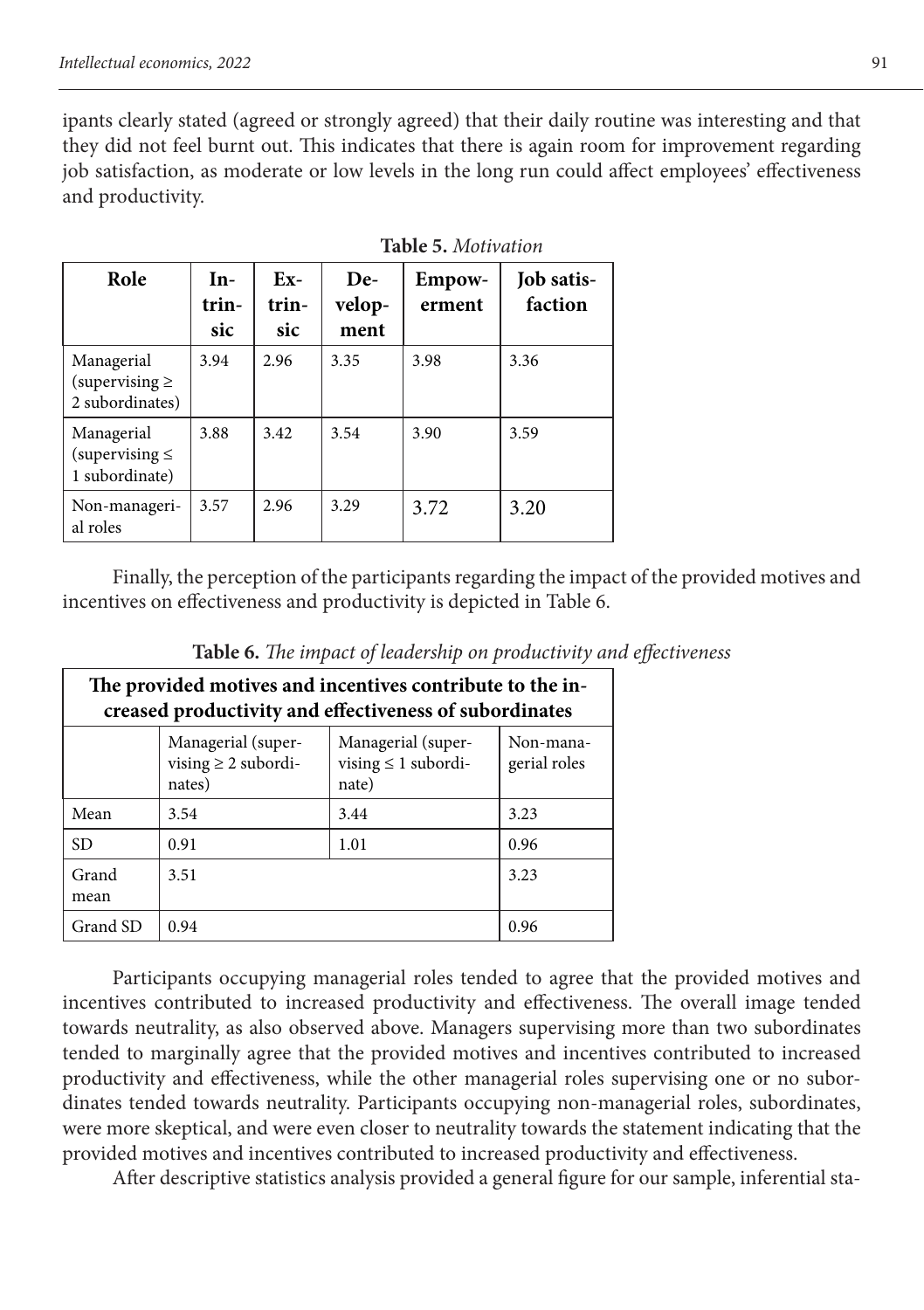tistics (refer to Appendix, Tables A1–A4) provided a general view for the population of the Greek pharmaceutical industry. Employees agreed that managers contributed with their attitude and actions to increased productivity and effectiveness. However, subordinates were more neutral than employees occupying managerial roles. The same picture was observed in the motivation field and regarding the relevant question regarding the contribution of the provided motives and incentives to subordinates' productivity and effectiveness.

The preferred leadership style was democratic and transformational. However, subordinates were again more neutral than managers. Both managers and subordinates were neutral regarding managers' adoption of autocratic leadership characteristics. Employees occupying managerial roles did not agree that they adopted laissez-faire characteristics, with subordinates being neutral.

The perception of employees regarding extrinsic motivation was independent from employee role. Burn out levels and job satisfaction were factors that were independent from age. Job satisfaction was independent from gender and age, but did, however, depend on years of experience. Time was a factor that could be considered relevant to development. Training and growth opportunities in general were dependent on the years of experience that an employee has, but were independent from age.

Employees in general tended to agree that their company provided what was necessary to effectively work remotely (high speed internet, laptop, office supplies). Empathy was affected by remote working, as remote working employees and those always working on site differed. The working routine was different for those working from home and those working on site. Remote working personnel, although communicating less effectively compared to face-to-face communication, believed that they remained in touch with their colleagues on site, and they had positive feelings while working from home. They also considered their working routine more interesting than that of personnel always working on site.

### **5. Conclusions**

There is no one specific leadership style or method that leads to the maximization of people's performance. Different leadership styles and different leaders' skills have a different impact on (different) employees' performance. Leadership is not static but dynamic: it must change; it must be flexible, adaptive, and shaped each time according to the environment, the situation, the company's culture, and the maturity level of both the leader and the subordinate. That is the reason why the literature has encompassed several different leadership styles throughout time without concluding on one, unique, effective leadership style. However, as Reichard and Avolio (2005) stated, regardless of the leadership style applied, leadership interventions have a positive impact on productivity and effectiveness, even in cases where these interventions endure less than a day.

The results of this study are considered positive and promising regarding leadership in the Greek pharmaceutical industry. A general framework is clearly identified (democratic and transformational leadership); however, characteristics of other distinct leadership styles were also observed. Participants occupying managerial roles tended to agree that leaders contribute to the increase of subordinates' effectiveness and productivity, while subordinates were also positive, but they believed less strongly than managers that leadership contributes to increased effective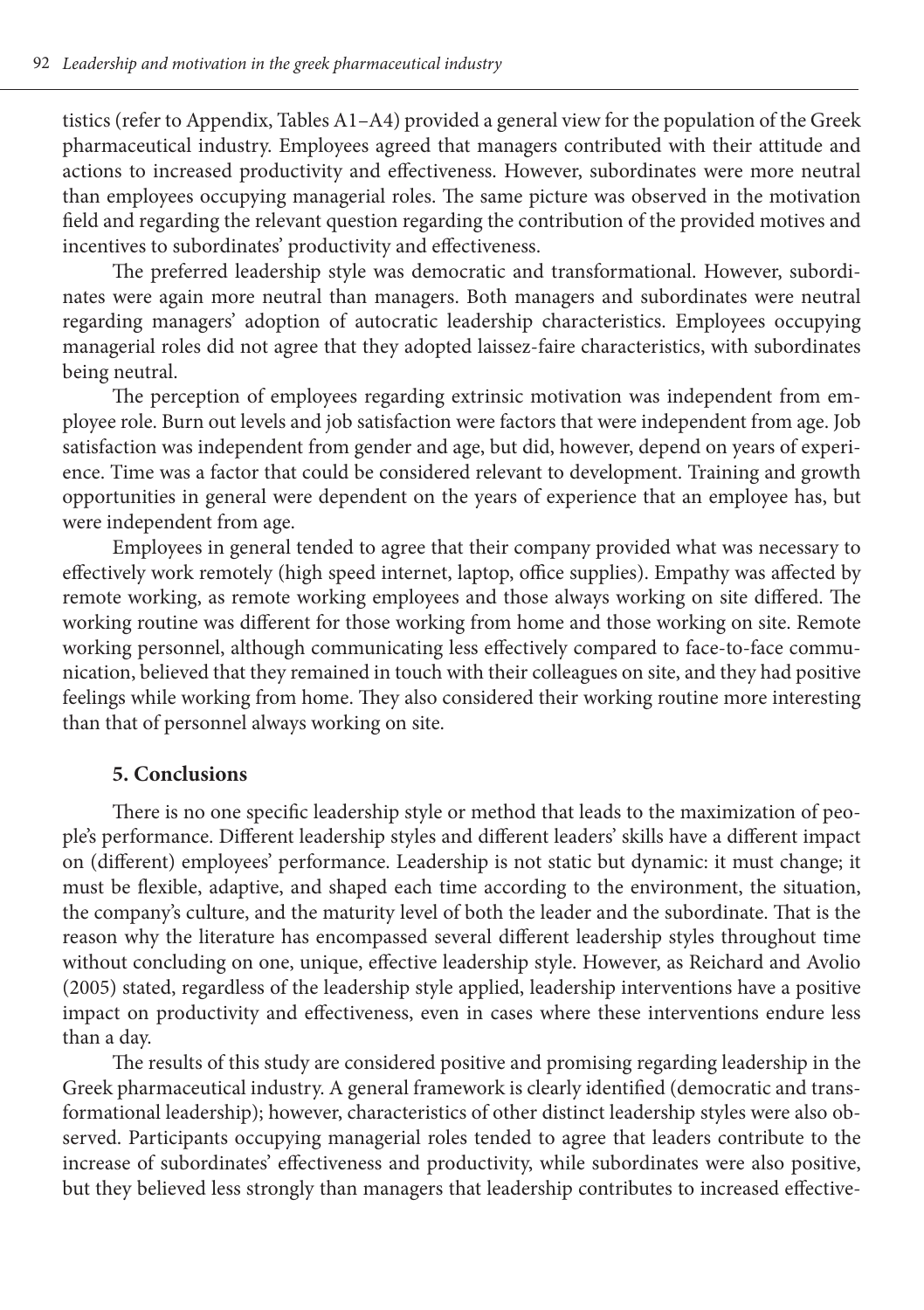ness and productivity, tending towards neutrality. According to the above, the conclusions of the literature review were entirely confirmed by this study, which also indicates that there is room for improvement and a need for managers to study leadership more, listen more actively to subordinates' needs, and provide more effective incentives that target each individual.

The risks of the development of negative feelings such as, anxiety, anger, or isolation due to the environment that the COVID-19 pandemic has shaped were not confirmed, as employees working remotely had positive experiences. The perception of employees was that remote communication was not as effective as face-to-face communication, and empathy was negatively affected by remote working. No significant differences in stress and burnout between employees working from home and those on site were identified – in truth, employees working from home found their working routine more interesting than employees working on site. Finally, remote working employees felt that they remained in touch with their colleagues (mostly with peers and much less with the managers). A contributing factor regarding the latter could be the supplies provided by the pharmaceutical companies, such as high-speed internet, laptops, or office supplies, maintaining high levels of communication effectiveness.

### **References**

- 1. Avolio, B. J., Kahai, S. S., & Dodge, G. E. (2001). E-leadership: implications for theory, research, and practice. *The Leadership Quarterly*, *11*(4), 615–668. https://doi.org/10.1016/ S1048-9843(00)00062-X
- 2. Balthazard, P. A., Waldman, D. A., & Atwater, L. E. (2008). The mediating effects of leadership and interaction style in face-to-face and virtual teams. In S. P. Weisband (Ed.), *Leadership at a distance: Research in technologically-supported work* (pp. 127–150). Lawrence Erlbaum Associates Publishers.
- 3. Bass, B. M. (1981). *Stogdill's handbook of leadership*. New York: Free Press
- 4. Bass, B. M. (1985). *Leadership and performance beyond expectations*. New York: Free Press.
- 5. Bass, B. M. (1990). *Bass and Stogdill's handbook of leadership: Theory, research, and management applications* (3rd ed.). New York: The Free Press.
- 6. Bass, B. M., & Riggio, R. E. (2006). *Transformational leadership*. Psychology press.
- 7. Berenson, M. L., Levine, D. M., Szabat, K. A., & Stephan, D. F. (2020). *Basic business statistics* (14th ed.). United Kingdom: Pearson.
- 8. Blake, R. R., & Mouton, J. S. (1964). *The managerial grid*. Houston.
- 9. Bolman, L. G., & Deal, T. E. (1984). *Modern approaches to understanding and managing organizations*. San Francisco: Jossey-Bass.
- 10. Bolman, L. G., & Deal, T. E. (1991). *Reframing organizations: Artistry, choice and leadership*. San Francisco: Jossey-Bass.
- 11. Bowers, D. G., & Seashore, S. E. (1966). Predicting organizational effectiveness with a four-factor theory of leadership. *Administrative Science Quarterly*, *11*, 238–263.
- 12. Burns, J. M. (1978) *Leadership*. New York. Harper & Row
- 13. Coleman, D., & Boyatzis, R. E. (2017, February 6). Emotional intelligence has 12 elements. Which do you need to work on? *Harvard Business Review*. Retrieved November 28, 2021, from https://hbr.org/2017/02/emotional-intelligence-has-12-elements-which-do-you-need-to-work-on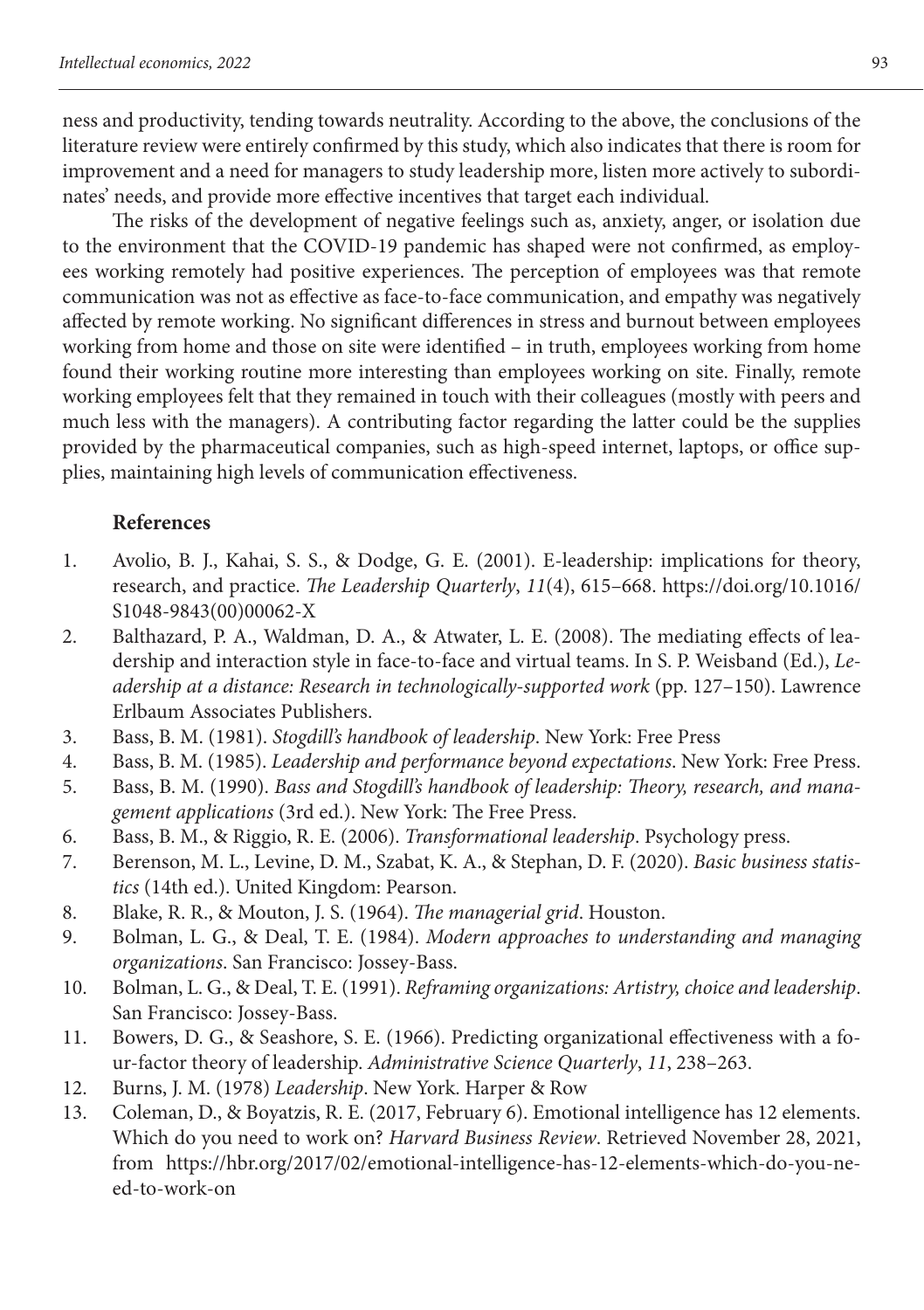- 14. Daft, R. L (2010). *Management* (9th ed.). Mason: South-Western Cengage Learning
- 15. Daft, R. L. (2015). *The leadership experience* (6th ed.). Stanford: Cengage Learning
- 16. Fleishman, E. A. (1953). The description of supervisory behavior. *Personnel Psychology*, *37*(1), 1–6. https://doi.org/10.1037/h0056314
- 17. Greanleaf, R. (1973). *The servant as leader* (Rev. ed.). Cambridge, Mass.: Center for Applied Studies.
- 18. Halpin, A. W., & Winer, B. J. (1957). A factorial study of the leader behavior descriptions. In R. M. Stogdill and A. E. Coons (Eds.), *Leader behavior: Its description and measurement*. Columbus, Ohio State University Press
- 19. Hersey, P., Blanchard, K. H., & Natemeyer, W. E. (1979). Situational leadership, perception, and the impact of power. *Group & Organization Studies*, *4*(4), 418–428
- 20. Herzberg, F., Mausner, B., & Snydermann B. (1959). *The motivation to work*. New York: Wiley.
- 21. House, R. J. (1971). A path goal theory of leader effectiveness. *Administrative Science Quarterly*, *16*(3), 321–339.
- 22. Katz, D., Maccoby, N., Gurin, G., & Floor, L. (1951). *Productivity, supervision and morale among railroad workers*. Ann Arbor: Survey Research Center, University of Michigan.
- 23. Kirkpatrick, S. A., & Locke, E. A. (1991). Leadership: Do traits really matter? *Academy of Management Executive*, *5*(2), 48–60. https://doi.org/10.5465/ame.1991.4274679
- 24. Kouzes, J. M., & Posner, B. Z. (1990). *The leadership challenge: How to get extraordinary things done in organizations*. San Francisco: Jossey-Bass.
- 25. Likert, R. (1961). *New patterns of management*. New York, NY: McGraw-Hill.
- 26. Likert, R. (1967). *The human organization: Its management and value*. New York, NY: Mc-Graw-Hill.
- 27. Lord, R. G., & Hall, R. J. (2005). Identity, deep structure and the development of leadership skill. *The Leadership Quarterly*, *16*(4), 591–615. https://doi.org/10.1016/j.leaqua.2005.06.003
- 28. Luthans, F., & Avolio, B. J. (2003). Authentic leadership development. In K. S. Cameron, J. E. Dutton, & R. E. Quinn (Eds.), *Positive organizational scholarship: Foundations of a new discipline* (pp. 241–258). San Francisco, CA: Berrett-Koehler.
- 29. McClelland, D. C. (1985). *Human motivation*. Glenview, IL: Scott, Foresman.
- 30. McGregor, D. (1961). *The human side of enterprise*. New York: McGraw-Hill.
- 31. Mayo, D.E. (1933). *The human problems of an industrial civilization*. New York: MacMillan.
- 32. Malhotra, A., Majchrzak, A., & Rosen, B. (2007). Leading virtual teams. *The Academy of Management Perspectives*, *21*(1), 60–70. https://doi.org/10.5465/AMP.2007.24286164
- 33. Maslow, A. H. (1954). *Motivation and personality* (1st ed.). New York: Harper
- 34. Michie, S., & Gooty, J. (2005). Values, emotions, and authenticity: Will the real leader please stand up? *The Leadership Quarterly*, *16*(3), 441–457. https://doi.org/10.1016/j.leaqua.2005.03.006
- 35. Mihiotis, A. (2005). *Management of people and organizations* (Vol. 1). Patras: Hellenic Open University.
- 36. Mikulic, M. (2021, May 4). Revenue of the worldwide pharmaceutical market from 2001 to 2020. *Statista*. Retrieved on February 19, 2022, from https://www.statista.com/statisti-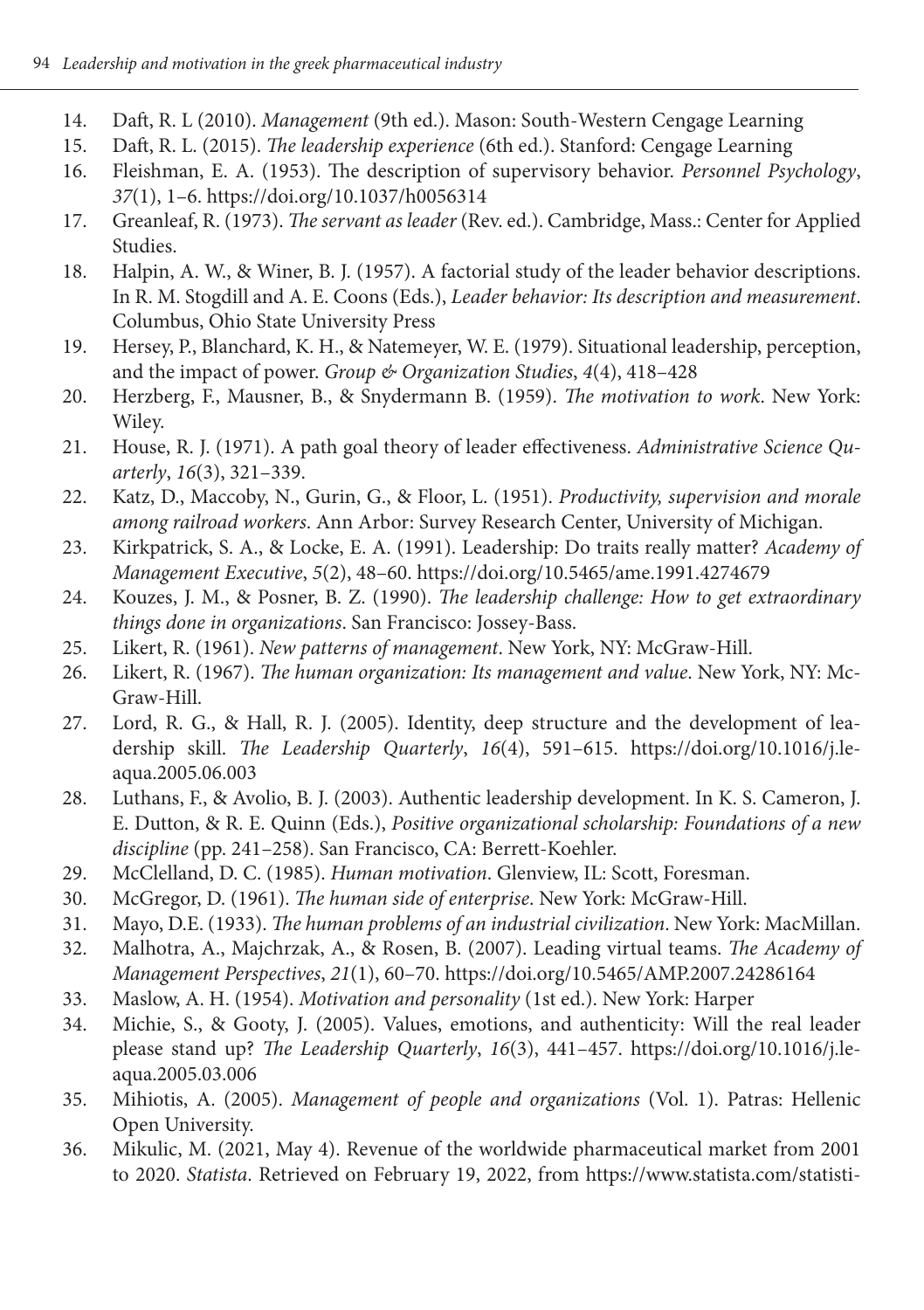cs/263102/pharmaceutical-market-worldwide-revenue-since-2001/

- 37. Mumford, M. D., Friedrich, T. L., Caughron, J.J., & Byrne, C.L. (2007). Leader cognition in real- world settings: How do leaders think about crises? *The Leadership Quarterly*, *18*(6), 515–543. https://doi.org/10.1016/j.leaqua.2007.09.002
- 38. Reichard, R.J., & Avolio, B.J. (2005). Where are we? The status of leadership intervention re- search: A meta-analytic summary. In W. L. Gardner, B. J. Avolio, & F. O. Walumbwa (Eds.), *Authentic leadership and practice: Origins, effects, and development* (pp. 203–226). Oxford, UK: Elsevier Science.
- 39. SFEE-IOBE. (2020). *The pharmaceutical market in Greece: Facts & figures 2020* [Report]. Retrieved on November 26, 2021, from https://www.sfee.gr/the-pharmaceutical-market-in-greece-facts-and-figures-2020/?lang=en
- 40. Stogdill, R. (1948). Personal factors associated with leadership: A survey of the literature. *Journal of Psychology*, *25*, 35–71.
- 41. Stogdill, R. (1974). *Handbook of leadership: A survey of the literature*. New York: Free Press
- 42. Taylor, F. W. (1911). *The principles of scientific management*. New York and London: Harper & Brothers publishers.
- 43. Tsakanikas A., Moustakas A., & Athanasiadis A. (2020). Pharmaceutical industry in Greece [Presentation]. Retrieved on November 27, 2021, from http://iobe.gr/docs/research/ RES\_05\_A\_09082020\_REP\_GR.pdf.pdf
- 44. Uhl-Bien, M., Marion, R., & McKelvey, B. (2007). Complexity leadership theory: Shifting leadership from the Industrial Age to the Knowledge Era. *The Leadership Quarterly*, *18*(4), 298–318. https://doi.org/10.1016/j.leaqua.2007.04.002
- 45. World Health Organization. (2021). WHO Coronavirus (COVID-19) dashboard. Retrieved on November 27, 2021, from https://covid19.who.int/
- 46. Weisband, S. (2008). Research challenges for studying leadership at a distance. In S. P. Weisband (Ed.), *Leadership at a distance: Research in technologically-supported work* (pp. 3–11). Lawrence Erlbaum Associates Publishers.
- 47. Yukl, G. (1999). An evaluation of conceptual weaknesses in transformational and charismatic leadership theories. *The Leadership Quarterly*, *10*(2), 285–305. https://doi.org/10.1016/ S1048-9843(99)00013-2
- 48. Yukl, G. (2013). *Leadership in organizations*. New Jersey: Pearson.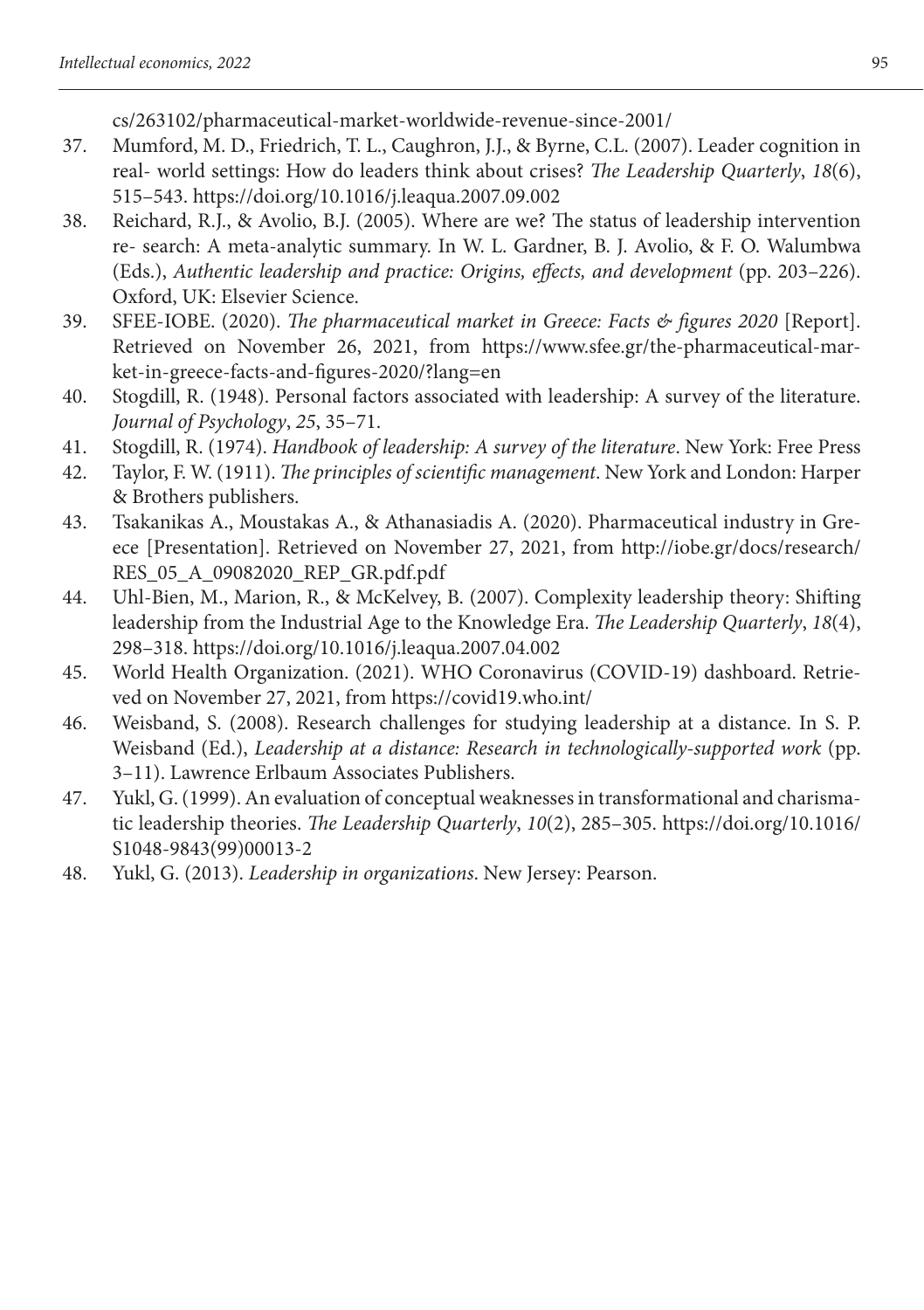# **APPENDIX**

**Table A1.** *Hypothesis testing summary* 

| Null hypothesis                                                                                                                                                                                                                        | Result                                                                | Sig.           |
|----------------------------------------------------------------------------------------------------------------------------------------------------------------------------------------------------------------------------------------|-----------------------------------------------------------------------|----------------|
| $\mathbf{H}_{\scriptscriptstyle{0}}$ : Managers do not contribute with their attitude and<br>actions to increased subordinates' productivity and effec-                                                                                | $H_0$ rejected for managers                                           | < 0.001        |
| tiveness.                                                                                                                                                                                                                              | $H_0$ confirmed for subordinates                                      | 0.203          |
| $H_0$ : Managers neither adopt nor reject, or do not adopt,<br>democratic leadership characteristics.                                                                                                                                  | $H_0$ rejected for managers                                           | < 0.001        |
|                                                                                                                                                                                                                                        | $\mathbf{H}_{_{\boldsymbol{0}}}$ confirmed for subordinates           | 0.049          |
| $H_0$ : Managers tend not to adopt, or do not adopt, auto-<br>cratic leadership characteristics.                                                                                                                                       | $H0$ rejected for managers                                            | 0.006          |
|                                                                                                                                                                                                                                        | $H_0$ rejected for subordinates                                       | < 0.001        |
| $H_0$ : Managers neither adopt nor reject, or do not adopt,                                                                                                                                                                            | $H0$ rejected for managers                                            | $<$ 0.001 $\,$ |
| transformational leadership characteristics.                                                                                                                                                                                           | $H0$ confirmed for subordinates                                       | 0.431          |
| H <sub>0</sub> : Managers tend not to adopt or do not adopt lais-                                                                                                                                                                      | $H_0$ confirmed for managers                                          | 0.502          |
| sez-faire leadership characteristics.                                                                                                                                                                                                  | $H_0$ rejected for subordinates                                       | < 0.001        |
| $H_0$ : The population is either neutral or disagrees that the                                                                                                                                                                         | $H_0$ rejected for managers                                           | 0.417          |
| provided motives and incentives increase subordinates'<br>productivity and effectiveness.                                                                                                                                              | $H$ <sub>0</sub> rejected for subordinates                            | 0.019          |
| $H_0$ : The population either tends towards neutral or agrees                                                                                                                                                                          | $H_0$ confirmed for managers                                          | 0.465          |
| that the provided motives and incentives increase subor-<br>dinates' productivity and effectiveness.                                                                                                                                   | $H_0$ rejected for subordinates                                       | 0.171          |
| $H_0$ : Employees tend to agree or agree that the company<br>provides what is needed to work effectively remotely<br>(high-speed internet, laptop, office supplies)                                                                    | $H_0$ confirmed for employees, mana-<br>gerial & non-managerial roles | 0.615          |
| $H_0$ . Subordinates' (μ <sub>1</sub> ) and managers' (μ <sub>2</sub> ) means in the<br>statement "Managers contribute with their attitude and<br>actions to increased effectiveness and productivity" do<br>not differ significantly. | $H_0$ rejected                                                        | < 0.001        |
| $\mathbf{H}_{\scriptscriptstyle{0:}}$ Male and female genders' means in the statement "I<br>do not feel burned out" do not differ significantly.                                                                                       | $H_0$ confirmed for males vs females                                  | 0.468          |
| $H_0$ . Male and female genders' means in the statement "My<br>daily routine at work is interesting" do not differ signifi-<br>cantly.                                                                                                 | $H_0$ confirmed for males vs females                                  | 0.393          |
| $H_0$ . On-site employees' mean and working-from-home<br>(WFH) employees' mean in the statement "I do not feel<br>burned out" do not differ significantly.                                                                             | $H0$ confirmed for on-site vs WFH<br>employees                        | 0.581          |
| $H_0$ . On-site employees' mean and WFH employees' mean<br>in the statement "My daily routine at work is interesting"<br>do not differ significantly.                                                                                  | $H_0$ rejected for on-site vs WFH<br>employees                        | 0.063          |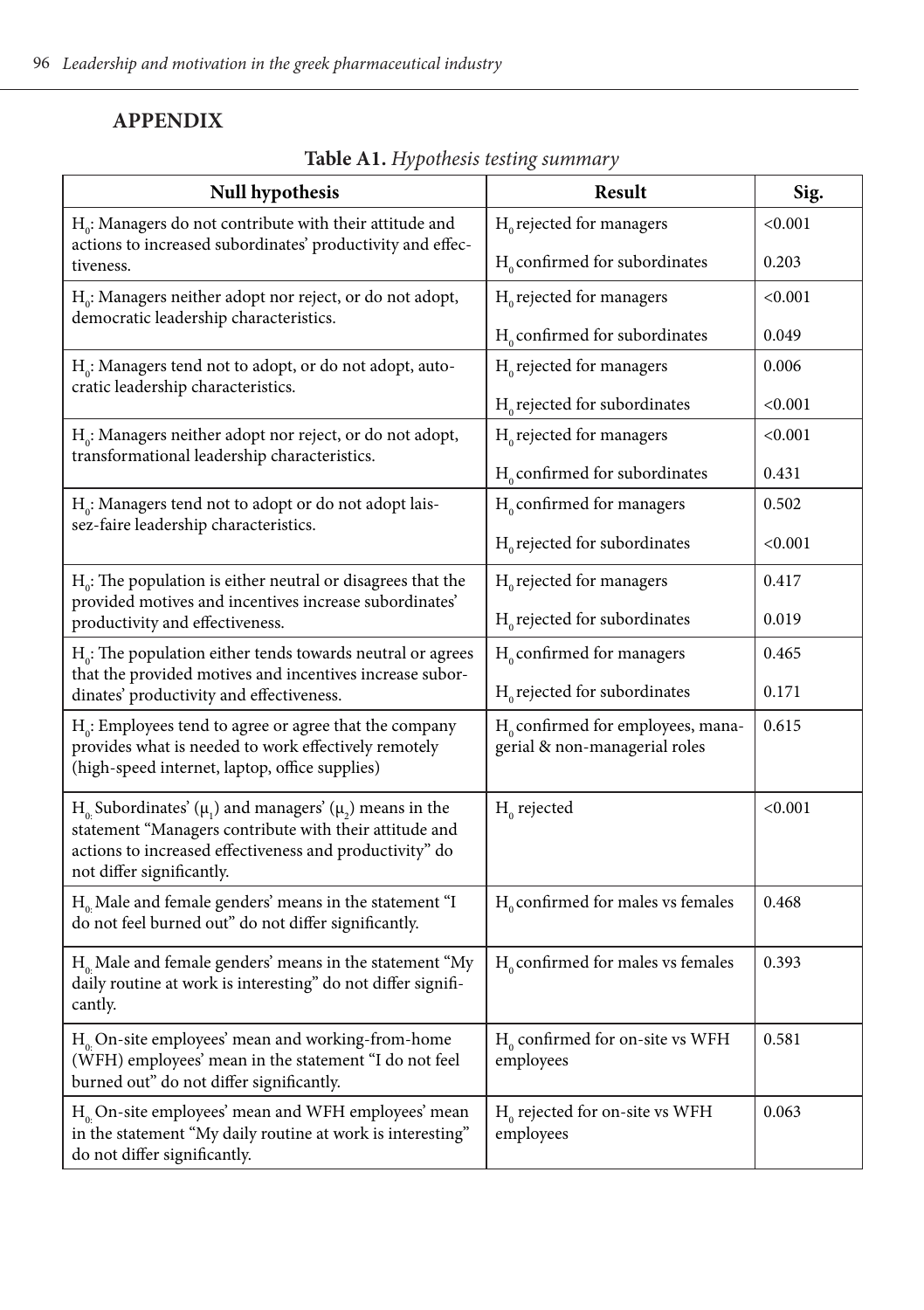| $H_0$ On-site employees' mean and WFH employees' mean<br>in the statement "Empathy is not impacted by remote<br>working" do not differ significantly.                                                    | $H0$ confirmed for on-site vs WFH<br>employees | 0.568 |
|----------------------------------------------------------------------------------------------------------------------------------------------------------------------------------------------------------|------------------------------------------------|-------|
| $H_0$ . Empathy is impacted by remote working.                                                                                                                                                           | $H0$ confirmed for WFH employee                | 0.092 |
| $H_o$ : The population tends towards neutrality or disagrees<br>on the statement "I feel that I remain in touch with my<br>manager and peers (colleagues) when WFH."                                     | $H0$ confirmed for WFH employees               | 0.017 |
| $H_0$ : Remote-working personnel is either neutral or dis-<br>agrees on the statement "I have positive feelings when<br>WFH."                                                                            | $H0$ rejected for WFH employees                | 0.005 |
| H <sub>o</sub> : Remote-working personnel tends to disagree or dis-<br>agree on the statement "I communicate more effectively<br>remotely (via Skype, Teams, email, phone) rather than<br>beig on-site." | $H0$ confirmed for WFH employees               | 0.202 |

| Table A2. ANOVA summary (level of significance 5%) |  |  |  |  |
|----------------------------------------------------|--|--|--|--|
|----------------------------------------------------|--|--|--|--|

| Null hypothesis                                                                                                                                                                                                          | Result        | Sig   |
|--------------------------------------------------------------------------------------------------------------------------------------------------------------------------------------------------------------------------|---------------|-------|
| $H_{0}: \mu_{1}=\mu_{2}=\mu_{3},$                                                                                                                                                                                        | $Ho$ rejected | 0.005 |
| where $\mu_1$ , $\mu_2$ , $\mu_3$ are the variances of the means of age groups 18–29, 30–39, and<br>40–49, respectively, in the statement related to job satisfaction: "I do not feel<br>burned out."                    |               |       |
| $H_{0}: \mu_{1}=\mu_{2}=\mu_{3},$                                                                                                                                                                                        |               |       |
| where $\mu_1$ , $\mu_2$ , $\mu_3$ are the variances of the means of age groups 18–29, 30–39, and<br>40–49, respectively, in the statement related to job satisfaction: "My daily work-<br>ing routine is interesting."   | $H0$ rejected | 0.041 |
| $H_{0}$ : $\mu_{1} = \mu_{2} = \mu_{3}$                                                                                                                                                                                  | $H0$ rejected | 0.033 |
| $H_0$ :not all $\mu_n$ are equal (n = 1, 2, 3),                                                                                                                                                                          |               |       |
| where $\mu_1$ , $\mu_2$ , $\mu_3$ are the means of groups of 3–5, 6–10, and 11–20 years of work<br>experience, respectively, in the statement related to job satisfaction: "My daily<br>working routine is interesting." |               |       |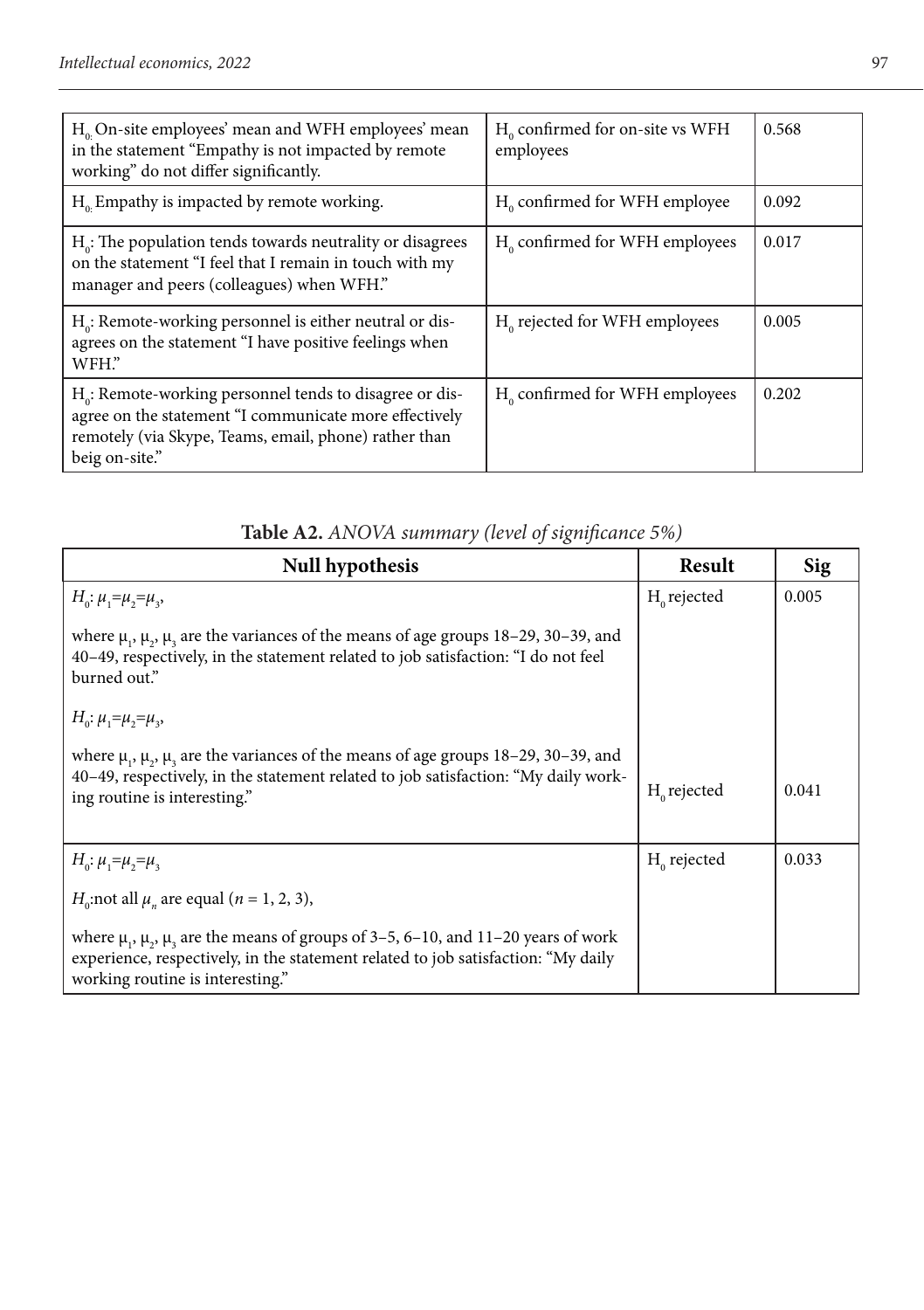| Null hypothesis                                                                                                                                                                                                                                                                                                                        | Result          | Sig   |
|----------------------------------------------------------------------------------------------------------------------------------------------------------------------------------------------------------------------------------------------------------------------------------------------------------------------------------------|-----------------|-------|
| $H_0: \mu_1 = \mu_2 = \mu_3$                                                                                                                                                                                                                                                                                                           | $H_0$ confirmed | 0.209 |
| $H_0$ :not all $\mu_n$ are equal (n = 1, 2, 3),                                                                                                                                                                                                                                                                                        |                 |       |
| where $\mu_1$ , $\mu_2$ , $\mu_3$ are means of age groups 18–29, 30–39, and 40–49, respectively,<br>in the statement related to development: "I receive adequate training that helps<br>me develop."                                                                                                                                   |                 |       |
| $H_0: \mu_1 = \mu_2 = \mu_3$                                                                                                                                                                                                                                                                                                           |                 |       |
| $H_0$ :not all $\mu_n$ are equal (n = 1, 2, 3),                                                                                                                                                                                                                                                                                        |                 |       |
| where $\mu_1$ , $\mu_2$ , $\mu_3$ are means of age groups 18–29, 30–39, and 40–49, respectively,<br>in the statement related to development: "I feel there are opportunities for<br>personal growth and development."                                                                                                                  | $H_0$ confirmed | 0.627 |
| $H_0: \mu_1 = \mu_2 = \mu_3$                                                                                                                                                                                                                                                                                                           | $H_0$ confirmed | 0.577 |
| and the alternative hypothesis                                                                                                                                                                                                                                                                                                         |                 |       |
| $H_0$ :not all $\mu_n$ are equal (n = 1, 2, 3),                                                                                                                                                                                                                                                                                        |                 |       |
| where $\mu_1$ , $\mu_2$ , $\mu_3$ are the means of groups of 3–5, 6–10, and 11–20 years of work<br>experience, respectively, in the statement "I receive adequate training that helps<br>me develop."                                                                                                                                  |                 |       |
| $H_0: \mu_1 = \mu_2 = \mu_3$                                                                                                                                                                                                                                                                                                           |                 |       |
| $H_0$ :not all $\mu_n$ are equal (n = 1, 2, 3),                                                                                                                                                                                                                                                                                        |                 |       |
| where $\mu_1$ , $\mu_2$ , $\mu_3$ are the means of groups of 3–5, 6–10, and 11–20 years of work<br>experience, respectively, in the statement "I feel that there are growth and de-<br>velopment opportunities."                                                                                                                       | $H_0$ confirmed | 0.609 |
| $H_0$ : $\mu_1 = \mu_2 = \mu_3$                                                                                                                                                                                                                                                                                                        | $H_0$ confirmed | 0.540 |
| $H_0$ :not all $\mu_n$ are equal (n = 1, 2, 3),                                                                                                                                                                                                                                                                                        |                 |       |
| and the alternative hypothesis                                                                                                                                                                                                                                                                                                         |                 |       |
| are equal $(n=1, 2, 3)$ ,                                                                                                                                                                                                                                                                                                              |                 |       |
| where $\mu_1$ – non-managerial roles (subordinates), $\mu_2$ – managerial roles (super-<br>vising $\geq 2$ subordinates), and $\mu$ <sub>3</sub> – managerial roles (supervising $\leq 1$ subordi-<br>nate), in the statement "Extra benefits are provided connected to my perfor-<br>mance are different across the different roles." |                 |       |